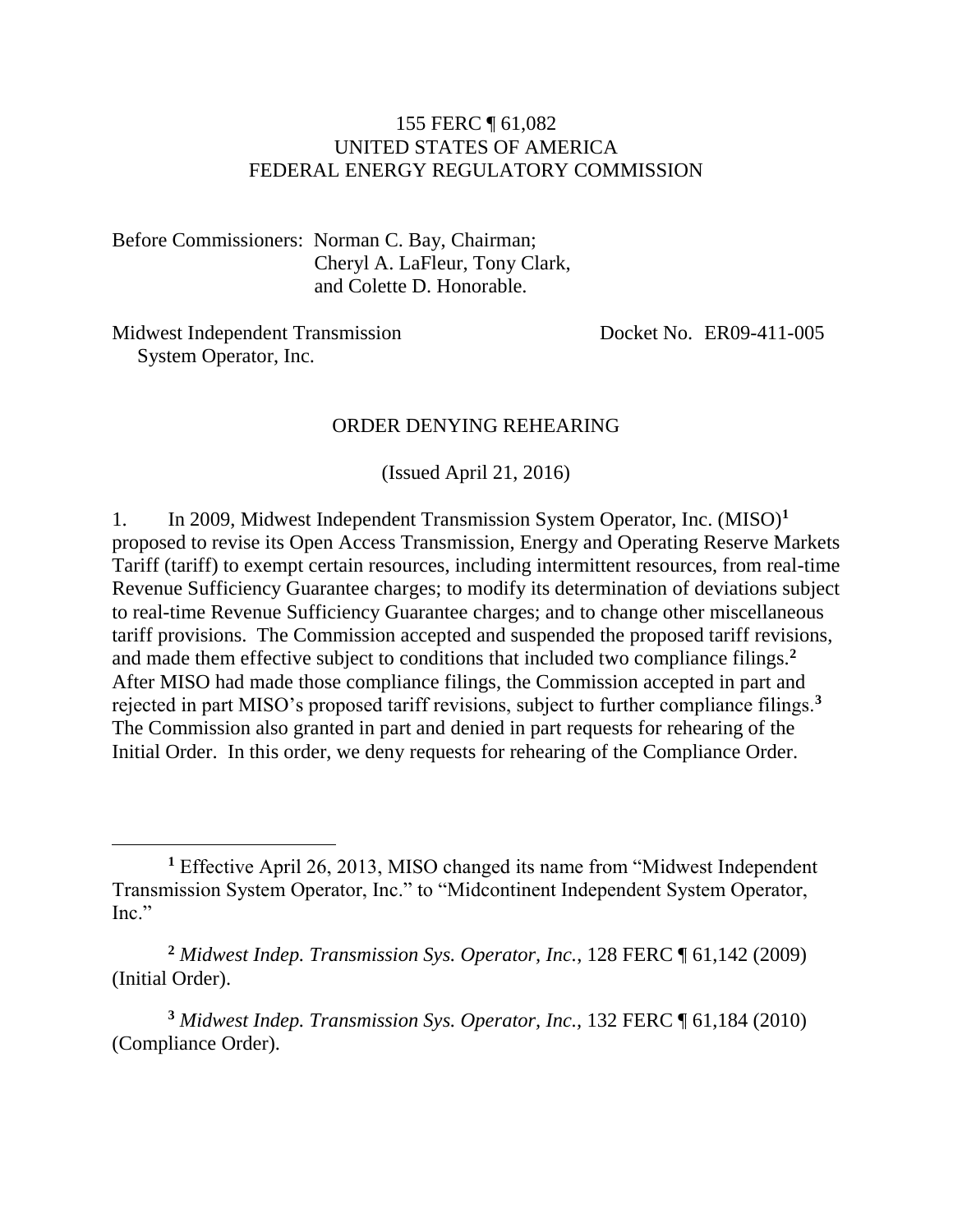### **I. Background and Summary of Filings**

2. Under section 40.2.19 of the MISO tariff, a generation or demand response resource receives real-time Revenue Sufficiency Guarantee credits if MISO commits the resource through the Reliability Assessment Commitment process**<sup>4</sup>** after the close of the day-ahead energy and operating reserve markets and if the resource then receives insufficient real-time energy and operating reserve revenues to cover its as-offered production costs.**<sup>5</sup>** To fund the Revenue Sufficiency Guarantee credits, market participants are charged a real-time Revenue Sufficiency Guarantee charge under section 40.3.3 of the tariff. The charge is based on market participants' virtual supply offers and real-time load, injection, export, and import deviations from day-ahead schedules.

3. In August 2007, three groups of utilities filed complaints under section 206(b) of the Federal Power Act (FPA),**<sup>6</sup>** alleging that the real-time Revenue Sufficiency Guarantee charge contained in the tariff unduly discriminated among classes of market participants. The Commission found that the complainants had shown that the rate in question may be unjust, unreasonable, or unduly discriminatory but that they had not shown that their proposed alternative rate was just and reasonable.**<sup>7</sup>** In order to develop a more complete record, the Commission set the complaints for paper hearing and investigation.**<sup>8</sup>**

4. On November 10, 2008, the Commission issued an order finding that the complainants had met their burden of proof under section 206(b) of the FPA by

**<sup>5</sup>** Real-time Revenue Sufficiency Guarantee credits ensure that generation and demand response resources recover their production and operating reserve costs. MISO, FERC Electric Tariff, Fourth Revised Vol. No. 1, Original Sheet Nos. 238 and 248, First Revised Sheet No. 1111.

**<sup>6</sup>** 16 U.S.C. § 824e (2012).

**<sup>7</sup>** *Ameren Servs. Co. v. Midwest Indep. Transmission Sys. Operator, Inc.*, 121 FERC ¶ 61,205 (2007), *order on reh'g*, 125 FERC ¶ 61,162 (2008).

**8** *Id.* P 94.

 $\overline{a}$ 

**<sup>4</sup>** The Reliability Assessment Commitment process ensures that sufficient resources will be available and online to meet load, operating reserve, and other demand requirements in the real-time market. The process occurs prior to the day-ahead energy and operating reserve markets, between the day-ahead and real-time markets, and during the real-time markets.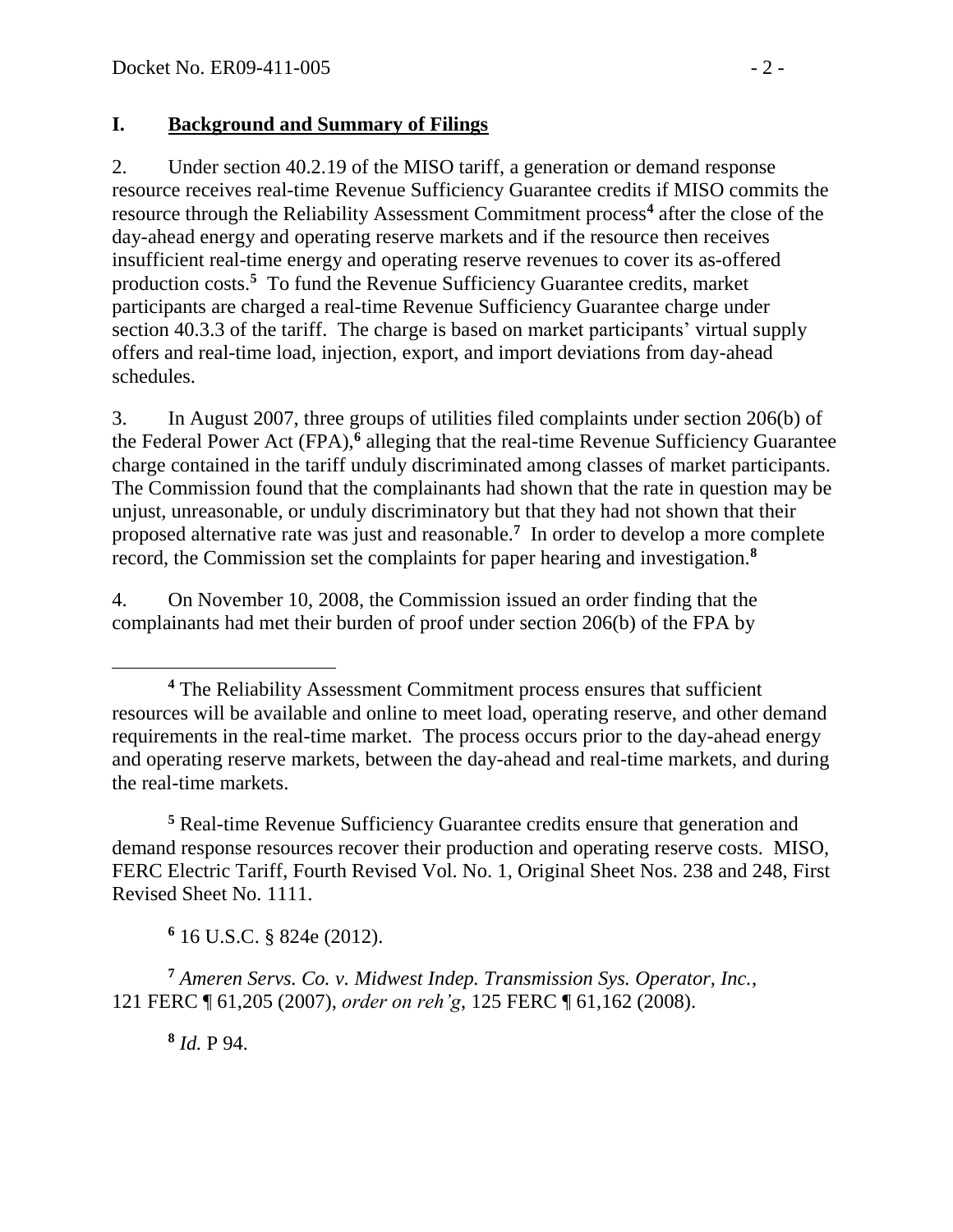demonstrating that the Revenue Sufficiency Guarantee charge cost allocation in effect was unjust and unreasonable and that the proposed alternative cost allocations are just and reasonable.**<sup>9</sup>** The Commission found that the complainants' proposed alternative cost allocation (the Interim Rate) was just and reasonable and should replace the theneffective cost allocation. The Interim Rate went into effect on November 10, 2008. With regard to a second alternative (the Indicative Rate), the Commission found that the proposal formed the basis for a just and reasonable cost allocation, but needed further adjustments to conform to the then-nascent ancillary services market. The Commission therefore allowed MISO to file its Indicative Rate when it had a complete and final proposal. MISO did so on February 23, 2009, framing its filing as a compliance filing that responded to the directives of the Order on Paper Hearing. The Commission accepted the Redesign Proposal subject to further compliance filings not relevant here.**<sup>10</sup>**

5. On December 12, 2008, MISO filed in the instant proceeding a proposal to modify certain Revenue Sufficiency Guarantee charge provisions within the Interim Rate and to make other miscellaneous tariff revisions (December 12, 2008 Filing). MISO proposed to revise tariff section 40.3.3.a.ii(d) to clarify that only those resource deviations that are "not otherwise exempt from hourly [e]xcessive [e]nergy [c]alculations and Excessive/Deficient Energy Deployment Charges" are subject to Revenue Sufficiency Guarantee charges.<sup>11</sup> The exemption would apply to the following resources: (1) resources following MISO directives during emergencies; (2) resources in test mode, or start-up or shut-down mode; (3) resources that trip and go off-line; (4) resources involved in a contingency reserve deployment; (5) resources covered by the deactivation of the dispatch band option; (6) resources affected by other events or conditions beyond their control; and (7) intermittent resources.

6. On February 9, 2009, Commission staff notified MISO that the December 12, 2008 Filing was deficient and requested additional information, including: (1) a description of each exemption being proposed or otherwise clarified; (2) a justification for each exemption, including the policy basis and a cost-causation analysis for each exemption; and (3) a discussion of the RSG Task Force's findings regarding the

 $\overline{a}$ **<sup>9</sup>** *Ameren Servs. co. v.Midwest Indep. Transmission Sys. Operator, Inc.*, 125 FERC ¶ 61,161 (2008) (Order on Paper Hearing), *order on reh'g*, 127 FERC ¶ 61,121 (2009) (Paper Hearing Rehearing Order).

**<sup>10</sup>** *Ameren Servs. Co. v. Midwest Indep. Transmission Sys. Operator, Inc.*, 132 FERC ¶ 61,186 (2010).

**<sup>11</sup>** December 12, 2008 Filing, MISO FERC Electric Tariff, Fourth Revised Vol. No. 1, First Revised Sheet No. 1096.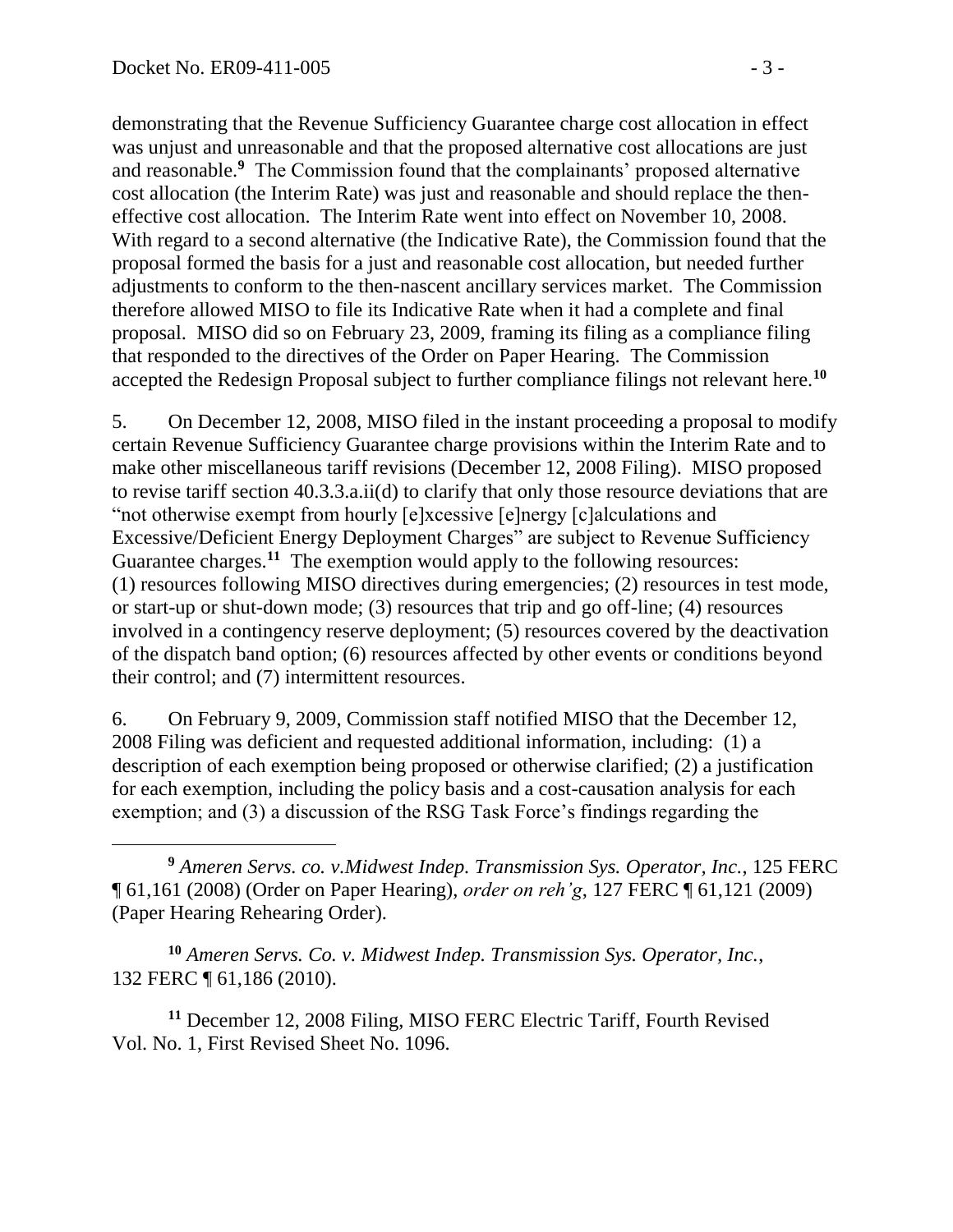exemptions, including any relevant meeting minutes or work papers. MISO filed a response on March 11, 2009.

7. On May 8, 2009, Commission staff notified MISO that its response was deficient. Staff requested further information, including: (1) a detailed description of how MISO forecasts, schedules, and dispatches intermittent and other resources that are exempt from real-time Revenue Sufficiency Guarantee charges under the proposal; and (2) a detailed description of how MISO determines the amount of headroom needed for intermittent and other resources that are exempt from real-time Revenue Sufficiency Guarantee charges under the proposal.**<sup>12</sup>** MISO filed a response on June 8, 2009.

8. In the Initial Order the Commission accepted, suspended, and made effective January 6, 2009 MISO's proposed tariff revisions regarding the exemptions, subject to refund and further order. The Commission found that the proposed exemptions had not been shown to be just and reasonable and may be unjust, unreasonable, unduly discriminatory or preferential, or otherwise unlawful. The Commission required MISO to submit a compliance filing within 30 days to provide a proposed plan and timeline for the RSG Task Force to analyze how the deviations that are subject to the proposed exemptions may cause real-time Revenue Sufficiency Guarantee costs. The Commission also directed MISO to submit a compliance filing within 90 days to provide further support for its proposed exemptions or, as appropriate, to amend its proposal based on the RSG Task Force's findings and recommendations.**<sup>13</sup>**

9. MISO submitted its 30-day compliance filing on September 8, 2009. It consisted of a plan and timeline for conducting the RSG Task Force analysis and revised tariff sheets.

10. MISO submitted its 90-day compliance filing on December 7, 2009.**<sup>14</sup>** It consisted of the results of the RSG Task Force analysis and the recommendations of the RSG Task Force and MISO.

**<sup>13</sup>** Initial Order, 128 FERC ¶ 61,142 at P 51.

**<sup>14</sup>** The Commission granted MISO's motion for extension of time to submit its 90-day compliance filing. *Midwest Indep. Transmission Sys. Operator, Inc.*, Notice of Extension of Time, Docket No. ER09-411-000 (Oct. 15, 2009).

 $\overline{a}$ **<sup>12</sup>** "Headroom" refers to the sum of the differences between the real-time economic maximum dispatch and dispatch targets for the energy of resources committed in Reliability Assessment Commitment processes conducted for the operating day, resulting from various factors including, but not limited to, intra-hour changes in demand.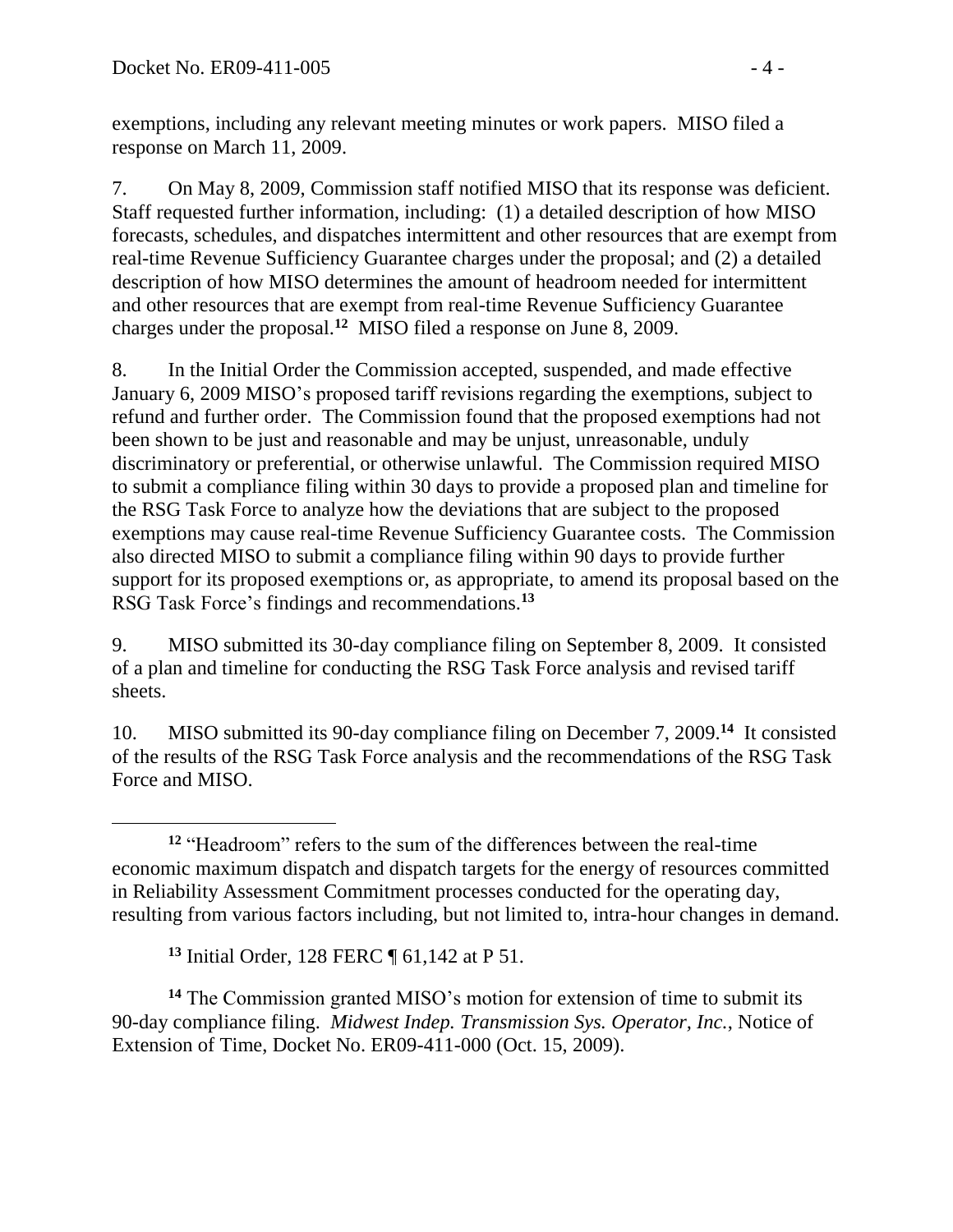11. MISO's Independent Market Monitor, Potomac Economics Ltd. (Market Monitor), performed the required analysis on behalf of the RSG Task Force.**<sup>15</sup>** The Market Monitor Study states that to varying degrees, all of the deviations that are exempted under the proposal cause real-time Revenue Sufficiency Guarantee costs. In particular, the study found that the exempted deviations jointly account for approximately seven percent (or \$5.3 million) of real-time Revenue Sufficiency Guarantee costs between January 6, 2009 and September 30, 2009, with approximately \$3.3 million and \$1 million of that amount attributable to intermittent resources or to resources covered by deactivation of the dispatch band option, respectively.**<sup>16</sup>**

12. Based on these findings, the RSG Task Force voted to recommend eliminating the proposed exemptions for intermittent resources and for resources covered by deactivation of the dispatch band option. The RSG Task Force found that cost causation exists in both cases and that there is potential for material cost shifts and discriminatory treatment in the case of the intermittent resource exemption.**<sup>17</sup>** The RSG Task Force made several additional recommendations regarding the allocation of real-time Revenue Sufficiency Guarantee costs, the provision and auditing of operator logs, the implementation of a look-ahead tool, and further studies.**<sup>18</sup>**

13. MISO stated that it agreed with the recommendations of the RSG Task Force to eliminate two of the proposed exemptions, but it did not withdraw this aspect of its proposal. MISO noted that it has proposed tariff revisions to assign real-time Revenue Sufficiency Guarantee costs to intermittent resources on a prospective basis in a separate proceeding.**<sup>19</sup>** MISO also stated that it proposed to remove the dispatch band option from its tariff in a contemporaneous filing, which would render the associated exemption moot

**<sup>17</sup>** *Id.* Transmittal Letter at 8-9.

**<sup>18</sup>** *Id.* Transmittal Letter at 9-10. The tariff proposal at issue does not address these recommendations, so we note that they are outside of the scope of this proceeding. In addition, we note that MISO does not propose to exempt virtual supply offers from realtime Revenue Sufficiency Guarantee charges, so this issue is also outside of the scope of this proceeding.

**<sup>19</sup>** *Id.* Transmittal Letter at 17. *See also* MISO February 23, 2009 Filing, Docket No. EL07-86-000, *et al.*

 **<sup>15</sup>** MISO, December 7, 2009 Compliance Filing, Tab C, MISO Revenue Sufficiency Guarantee Cost Study (Market Monitor Study).

**<sup>16</sup>** *Id.* Tab C, Market Monitor Study at 7-8.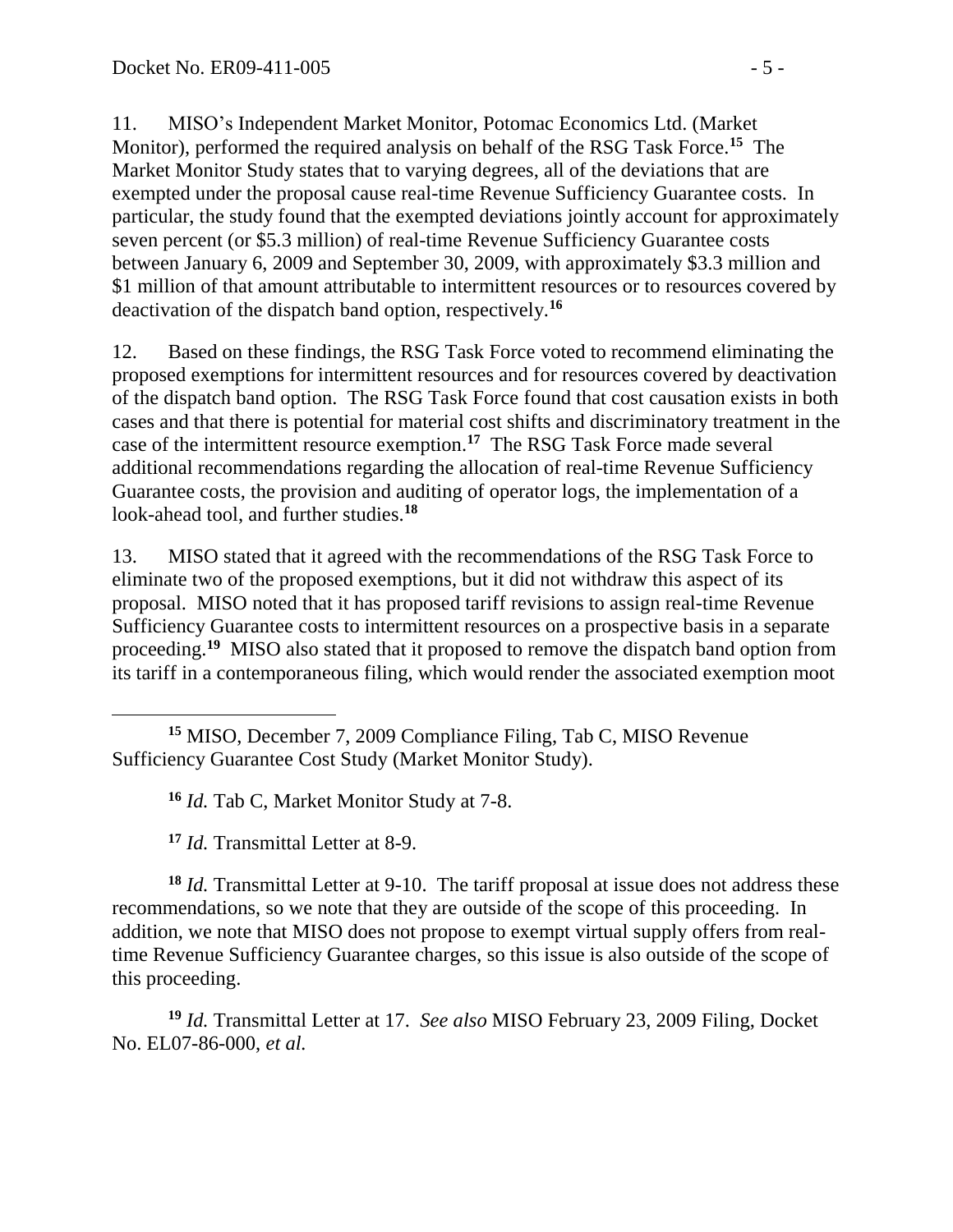on a prospective basis. **20** In addition, MISO contended that the other five proposed exemptions should be retained because they are consistent with existing real-time Revenue Sufficiency Guarantee charge exemptions, because the deviations in question are non-discretionary and cause minimal Revenue Sufficiency Guarantee costs, and because the exemptions provide an incentive to follow MISO operating procedures and directives.<sup>21</sup> Finally, MISO argued that the Commission should deny the RSG Task Force's other recommendations.

14. In the Compliance Order, the Commission accepted in part and rejected in part the proposed Revenue Sufficiency Guarantee charge exemptions, and granted in part and denied in part the requests for rehearing of the Initial Order. Citing the Market Monitor Study, the Commission found that intermittent resources are causing the incurrence of real-time Revenue Sufficiency Guarantee costs.**<sup>22</sup>** The Commission therefore rejected MISO's proposal to exempt intermittent resources from real-time Revenue Sufficiency Guarantee charges.<sup>23</sup> The Commission applied this rejection on a prospective basis. The Commission found that ordering refunds would create substantial uncertainty and undermine faith in the Midwest ISO's markets. The Commission also declined to order refunds because market participants cannot revisit commercial decisions made based on the expected rate, and resettling real-time Revenue Sufficiency Guarantee charges to require refunds since January 6, 2009 would potentially render previous transactions uneconomic and would be an unfair and inequitable remedy.**<sup>24</sup>**

# **II. Requests for Rehearing**

15. Northern Indiana Public Service Company (Northern Indiana); EPIC Merchant Energy, LP, SESCO Enterprises LLC, Jump Power, LLC, Solios Power, LLC, Big Bog Energy LP, and JPTC, LLC (collectively, Financial Marketers); American Wind Energy Association and Wind on the Wires (collectively, AWEA and WOW); E.ON Climate

**<sup>21</sup>** Transmittal Letter at 21-23.

**<sup>22</sup>** Compliance Order, 132 FERC ¶ 61,184, at P 88 (citing Market Monitor Study at 7).

**<sup>23</sup>** *Id.* P 88.

**<sup>24</sup>** *Id.* P 129.

 $\overline{a}$ **<sup>20</sup>** *Id.* The Commission has accepted MISO's proposal to remove the dispatch band option from its tariff. *See Midwest Indep. Transmission Sys. Operator, Inc.*, 130 FERC ¶ 61,150 (2010).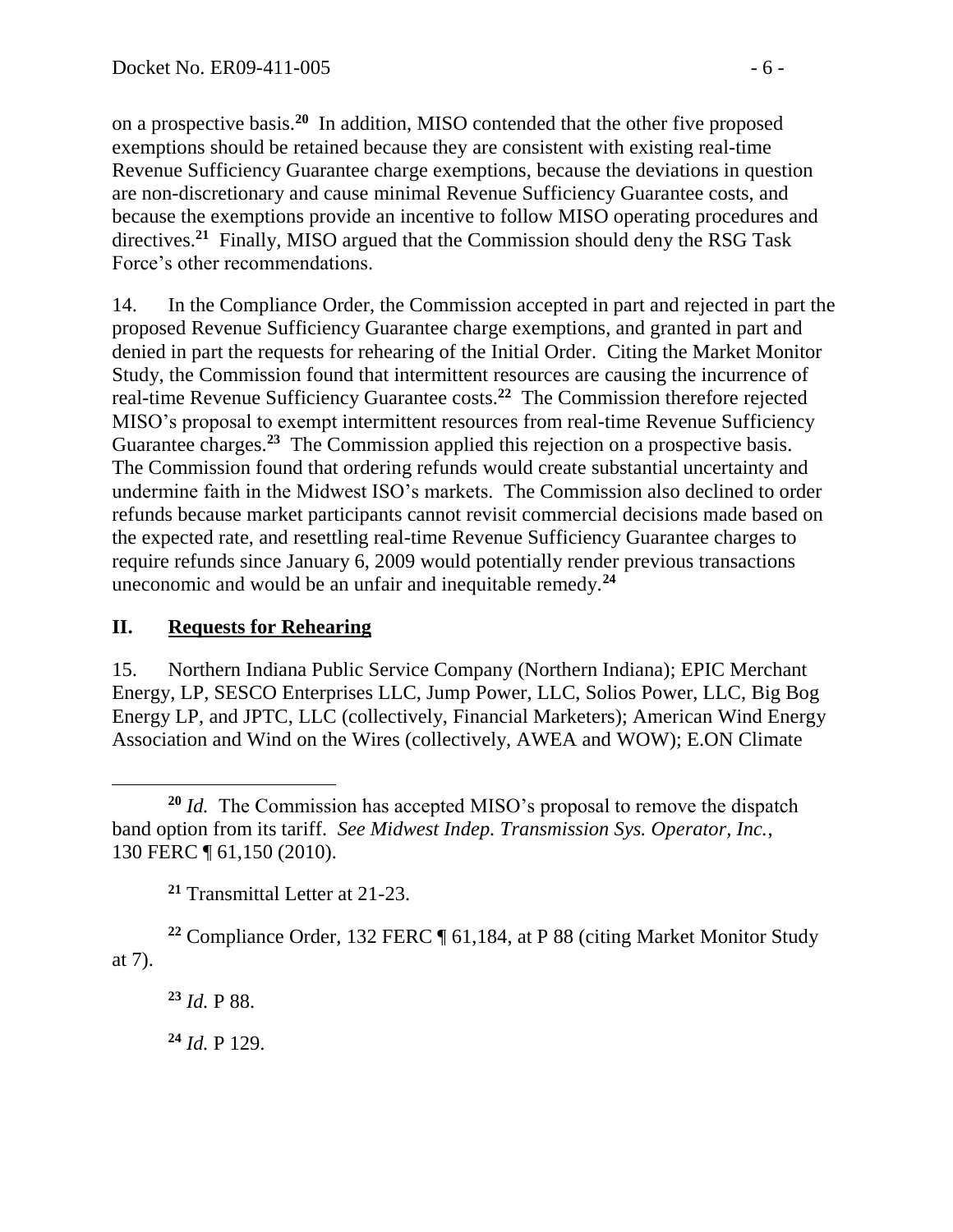& Renewables North America LLC and NextEra Energy Power Marketing, LLC (collectively, Intermittent Parties); Dynegy Power Marketing, Inc. (Dynegy); Detroit Edison Company (Detroit Edison); and Xcel Energy Services, Inc. (Xcel) filed requests for rehearing of the Compliance Order. Iberdrola Renewables, Inc., Invenergy Wind North America LLC, and Renewables, Inc. filed a joint request for rehearing that adopts and supports the same arguments as those of AWEA and WOW.

### **III. Discussion**

# **A. Exemption of Intermittent Resources**

# **1. Rehearing Requests**

# **a. Cost Causation Analysis**

16. The Intermittent Parties and AWEA and WOW point to a number of features of the Market Monitor Study that they say led the analysis to overestimate the costs associated with intermittent resources or rendered the study incomplete. They state that the Market Monitor Study likely inflated the costs associated with intermittent resources and other identified factors by failing to quantify indirect causes of Revenue Sufficiency Guarantee costs, such as carved-out grandfathered agreements and topology changes.**<sup>25</sup>** The Intermittent Parties also assert that MISO's analysis failed to consider and address "the types of and characteristics of all resources that contribute to [Revenue Sufficiency Guarantee] costs, as well as how such resources cause real-time [Revenue Sufficiency Guarantee] costs to be incurred," as required by the Commission, and that the Commission should have ensured that these additional items were considered. They add that the Commission ignored its own requirement that MISO consider the impact of its rules on wind resources.**<sup>26</sup>**

17. AWEA and WOW argue that the Commission rejected the Revenue Sufficiency Guarantee charge exemption for intermittent resources because the RSG Task Force concluded that intermittent resources cause more than 4 percent of Revenue Sufficiency Guarantee costs. They state that the Market Monitor Study only identified 62 percent of the deviations that were causing total Revenue Sufficiency Guarantee costs; that when this fact is considered, the 4 percent of Revenue Sufficiency Guarantee costs attributed to

 **<sup>25</sup>** Intermittent Parties Request for Rehearing at 32-33; AWEA and WOW Request for Rehearing at 18-19.

**<sup>26</sup>** Intermittent Parties Request for Rehearing at 32-33 (quoting Initial Order, 128 FERC ¶ 61,142, at P 51).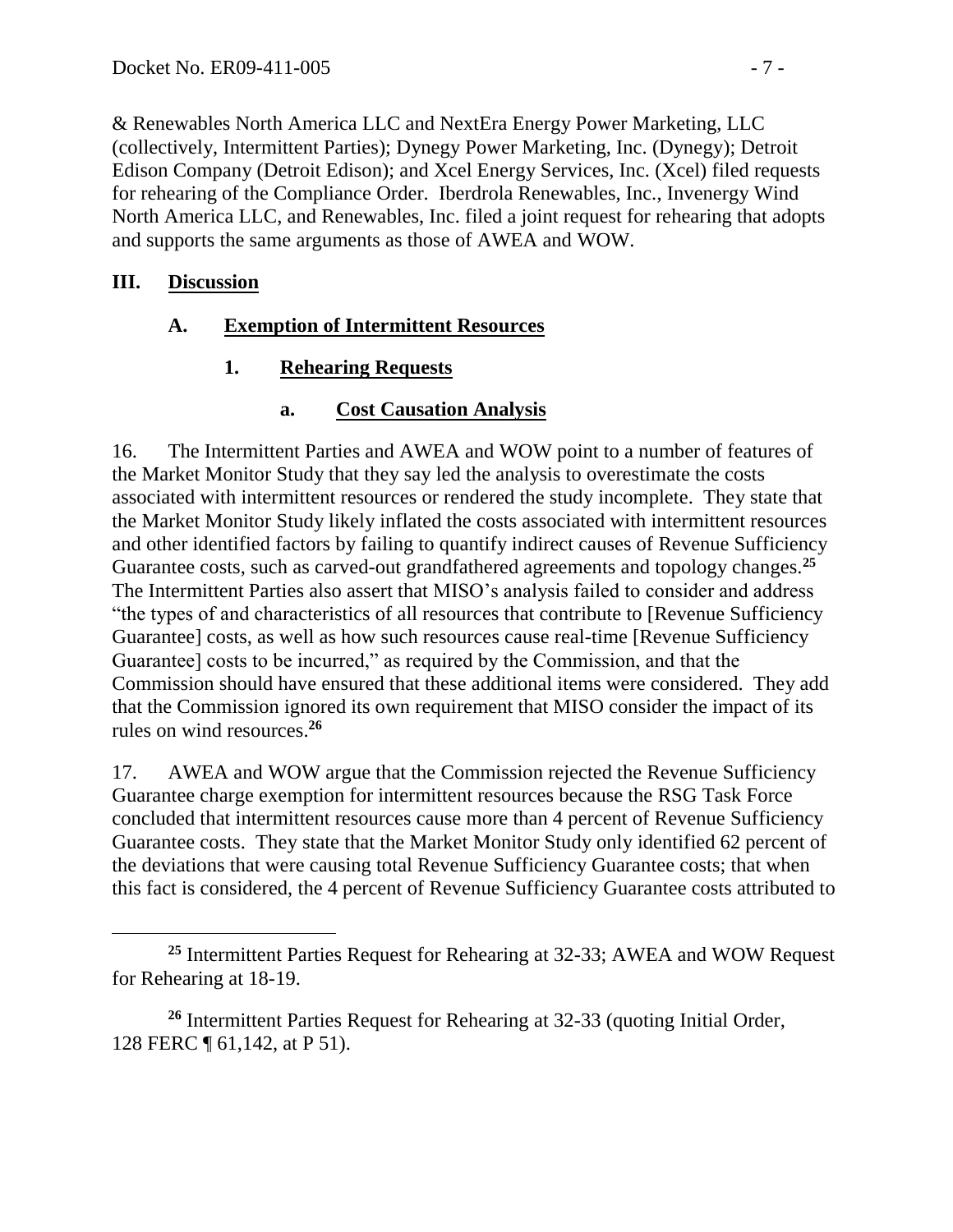intermittent resources is reduced to 2.48 percent; and that the contribution of wind resources is even smaller.**<sup>27</sup>** They also contend that the Market Monitor Study overstates intermittent resources' responsibility for Revenue Sufficiency Guarantee costs because it did not account for indirect causal factors like transmission derates, system topology and changes in loop flows. AWEA and WOW note that the contribution of wind resources to Revenue Sufficiency Guarantee costs may be overstated because Revenue Sufficiency Guarantee costs were attributed to deviations on a *pro rata* MW basis – i.e., as if deviations from day-ahead levels have the same impact on real-time commitments as deviations from MISO instructions in real-time.**<sup>28</sup>** Finally, AWEA and WOW argue that the Market Monitor Study did not segregate Revenue Sufficiency Guarantee costs that are caused by grandfathered agreement schedules, which are exempt from Revenue Sufficiency Guarantee charges. They conclude that the Commission's decision not to exempt intermittent resources inappropriately discriminates among resources that cause *de minimus* amounts of Revenue Sufficiency Guarantee costs. AWEA and WOW state that at a minimum, the Commission's rejection of the exemption was premature, as it was based on an incomplete picture of the causes of Revenue Sufficiency Guarantee causes.**<sup>29</sup>** The Intermittent Parties also contend that the Commission's decision to reject the exemption for intermittent resources was arbitrary and capricious and was not the result of reasoned decision-making.**<sup>30</sup>**

18. The Intermittent Parties argue that the Commission erred by finding that the proposed exemption for intermittent resources would improperly shift costs. They contend that intermittent resources by definition do not cause deviations that result in Revenue Sufficiency Guarantee costs, and that current MISO rules do not provide a means for intermittent resources to mitigate the incurrence of such costs. The Intermittent Parties assert that the Commission has previously accepted exemptions from Revenue Sufficiency Guarantee charges without determining that an inappropriate cost shift would occur. They further contend that the Commission departed without explanation from a "litany of cases and precedent in which it provided an exemption for intermittent resources and did not raise cost shift as an issue."**<sup>31</sup>**

**<sup>27</sup>** *Id.* at 20-21.

 $\overline{a}$ 

**<sup>28</sup>** AWEA and WOW Request for Rehearing at 21-22.

**<sup>29</sup>** *Id.* at 18-24.

**<sup>30</sup>** Intermittent Parties Request for Rehearing at 31, 36; AWEA and WOW Request for Rehearing at 23-24.

**<sup>31</sup>** Intermittent Parties Request for Rehearing at 29-31.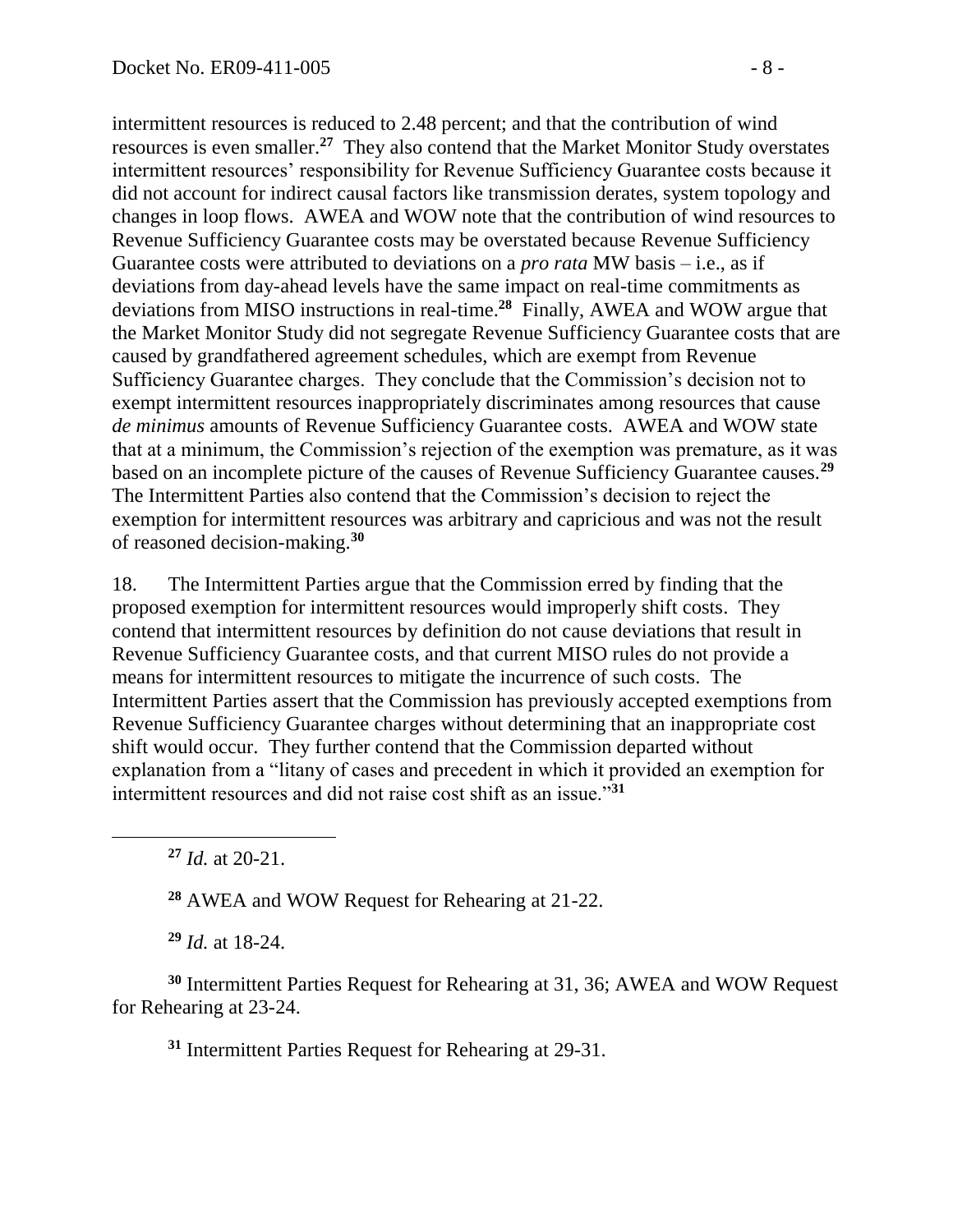#### **b. Operating Characteristics of Intermittent Resources**

19. The Intermittent Parties and AWEA and WOW argue that the Commission's decision to remove the exemption for intermittent resources will impose unduly discriminatory charges on intermittent resources. They explain that the characteristics of intermittent resources and existing MISO market rules prevent intermittent resources from avoiding or mitigating Revenue Sufficiency Guarantee costs. In particular, they explain that intermittent resources cannot be dispatched as part of MISO's real-time dispatch software and do not have the ability to set economic minimums or economic maximums, which are instead set at real-time output levels.**<sup>32</sup>** The Intermittent Parties also note that intermittent resources are unique in that they do not have a controllable fuel source. Thus, according to the Intermittent Parties and AWEA and WOW, unlike dispatchable generators, intermittent resources are unavoidably exposed to any Revenue Sufficiency Guarantee costs resulting from differences between any day-ahead forecasted schedule offer and their real-time output.**<sup>33</sup>** AWEA and WOW state that the increasing number of manual curtailments MISO has issued, and the lack of an exemption for these curtailments, has further exacerbated the exposure of wind resources to Revenue Sufficiency Guarantee charges.**<sup>34</sup>**

20. The Intermittent Parties and AWEA and WOW argue that the Commission's decision departs from prior Commission precedent recognizing that intermittent resources must be afforded an exemption for certain charges due to their special circumstances, and because penalties should be avoidable by customer action.**<sup>35</sup>** They state that the Commission previously supported an exemption for intermittent resources from charges based on commitment deviations.**<sup>36</sup>** They also note that the Commission has recognized

**<sup>33</sup>** Intermittent Parties Request for Rehearing at 7-8; AWEA and WOW Request for Rehearing at 8-9.

**<sup>34</sup>** AWEA and WOW Request for Rehearing at 9-10.

**<sup>35</sup>** Intermittent Parties Request for Rehearing at 10-20.

**<sup>36</sup>** *Id.* at 10-11; AWEA and WOW Request for Rehearing at 16 (citing *Midwest Indep. Transmission Sys. Operator, Inc.*, 125 FERC ¶ 61,318, at P 185 (2008); *Midwest Indep. Transmission Sys. Operator, Inc.*, 123 FERC ¶ 61,154, at P 32 (2008); *Midwest Indep. Transmission Sys. Operator, Inc.*, 111 FERC ¶ 61,053, at PP 220, 222 (2005); *Midwest Indep. Transmission Sys. Operator, Inc.*, 108 FERC ¶ 61,163, at P 535 (2004)).

**<sup>32</sup>** Intermittent Parties Request for Rehearing at 6-7; AWEA and WOW Request for Rehearing at 6-7.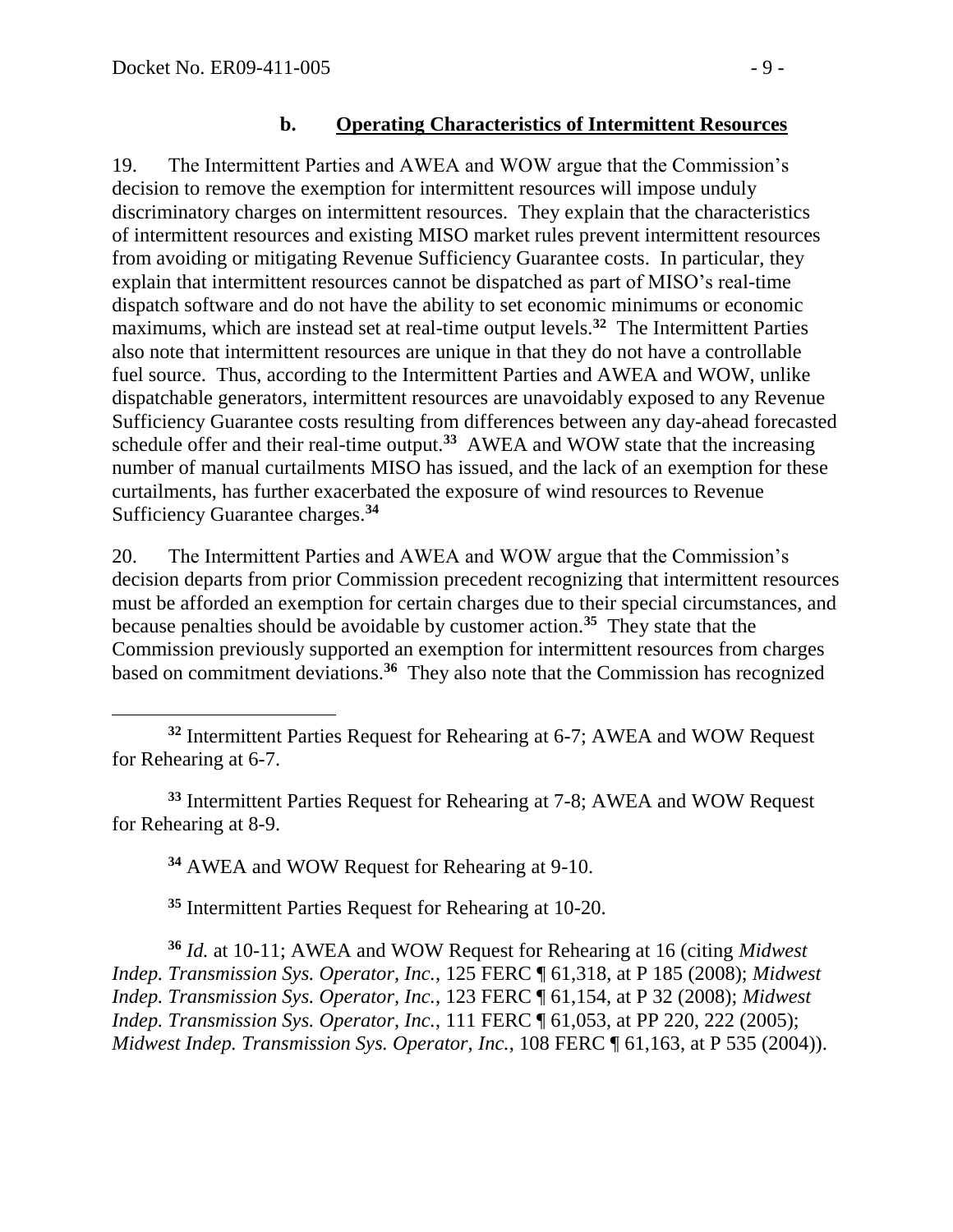$\overline{a}$ 

that those resources have a limited ability to predict and control their output and that since deviations by wind generators are more driven by weather than by controllable factors, generator imbalance provisions may impede intermittent resources' transmission access in a way that is unduly discriminatory.**<sup>37</sup>** Moreover, the Intermittent Parties and AWEA and WOW state that the Commission recognized the special circumstances presented by intermittent generators in Order No. 890.**<sup>38</sup>** The Intermittent Parties also point to a number of other orders where they claim the Commission recognized the special circumstances of intermittent resources and the need to exempt them from charges that apply to other market participants.**<sup>39</sup>**

21. Xcel asks the Commission to grant rehearing to address whether any resource, especially intermittent resources, should be exempt from Revenue Sufficiency Guarantee charges when following MISO's dispatch instructions. Xcel argues that the Commission's decision discriminates against intermittent resources because they, unlike other resources, will be subject to Revenue Sufficiency Guarantee charges when responding to an instruction from MISO to curtail even when they are able to meet their day-ahead schedule in real time. For example, according to Xcel, if a wind farm is scheduled to run 150 MW in the day-ahead market and actually produces 150 MW in the real-time market, but MISO determines that the wind farm must decrease its output to 100 MW, the wind farm would have to pay Revenue Sufficiency Guarantee charges for each hour its output is curtailed. Xcel states that this is because MISO does not calculate the Economic Maximum Dispatch of such resources and assumes that the Economic

**<sup>37</sup>** Intermittent Parties Request for Rehearing at 11-12 (citing *Imbalance Provisions for Intermittent Resources Assessing the State of Wind Energy in Wholesale Electricity Markets*, Notice of Proposed Rulemaking, FERC Stats. & Regs. ¶ 32,581, at P 9-10 (2005) (Imbalance NOPR)); AWEA and WOW Request for Rehearing at 16-17.

**<sup>38</sup>** Intermittent Parties Request for Rehearing at 12-13 (quoting *Preventing Undue Discrimination and Preference in Transmission Service*, Order No. 890, FERC Stats. & Regs. ¶ 31,241, at P 663, *order on reh'g*, Order No. 890-A, FERC Stats. & Regs. ¶ 31,261 (2007), *order on reh'g*, Order No. 890-B, 123 FERC ¶ 61,299 (2008), *order on reh'g*, Order No. 890-C, 126 FERC ¶ 61,228, *order on clarification*, Order No. 890-D, 129 FERC ¶ 61,126 (2009)); AWEA and WOW Request for Rehearing at 17 (citing Order No. 890, FERC Stats. & Regs. ¶ 31,241 at P 666).

**<sup>39</sup>** Intermittent Parties Request for Rehearing at 13, 15-16 (citing *Integration of Variable Energy Resources*, 130 FERC ¶ 61,053, at P 1 (2010); *Midwest Indep. Transmission Sys. Operator, Inc.,* 125 FERC ¶ 61,161 (2008); *Midwest Indep. Transmission Sys. Operator, Inc.*, 122 FERC ¶ 61,172 (2008); *Cal. Indep. Sys. Operator. Corp.*, 116 FERC ¶ 61,274, at PP 555, 562 (2006)).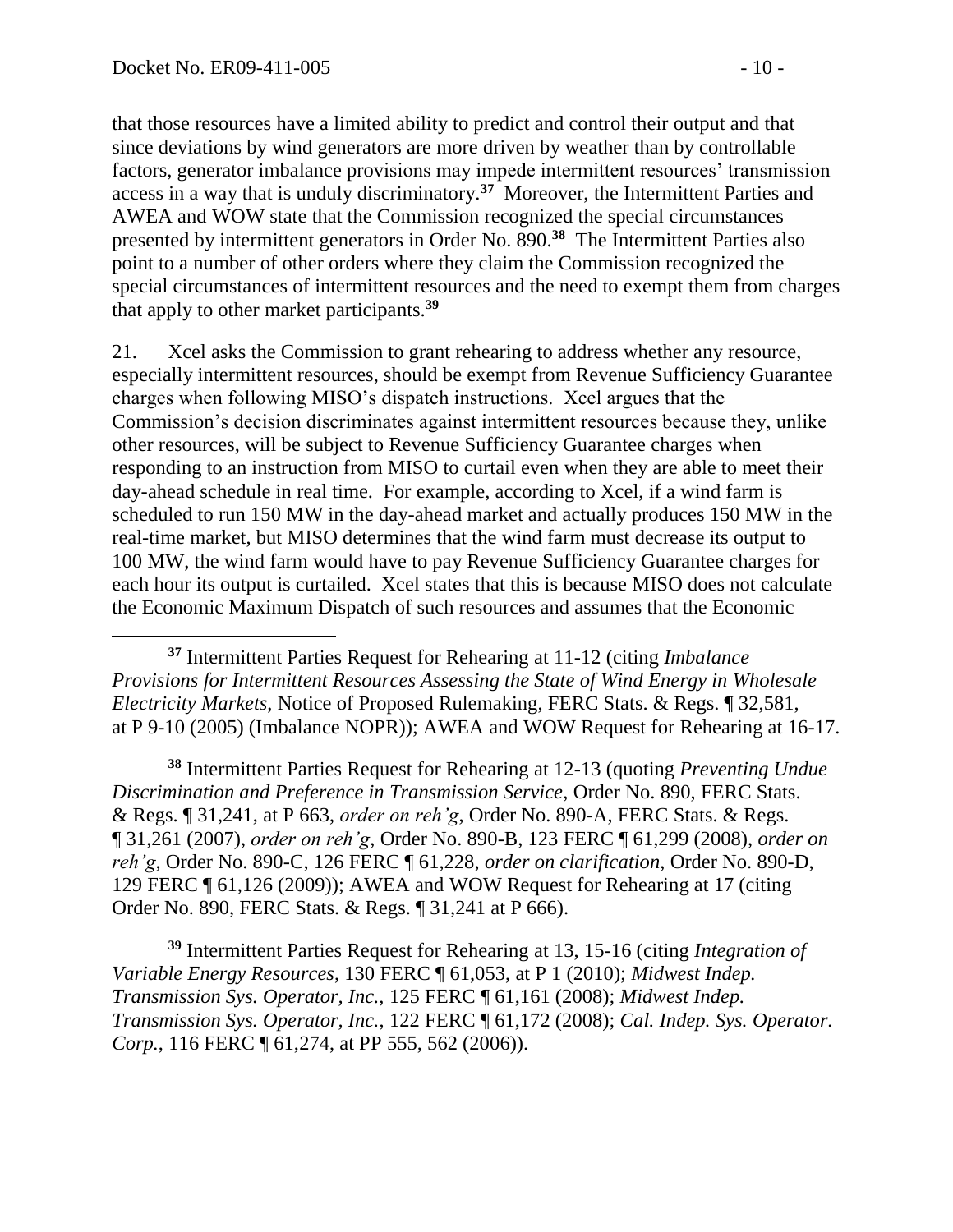Maximum Dispatch is the dispatch target. Xcel states that imposing Revenue Sufficiency Guarantee charges on intermittent resources as a result of MISO's inability to calculate Economic Maximum Dispatch for such resources is contrary to cost causation principles, and that it creates an incentive for intermittent resources not to comply with MISO's dispatch instructions and wait for an emergency situation to arise, when Revenue Sufficiency Guarantee charges will not be assessed.**<sup>40</sup>** Xcel requests that the Commission exempt all resources that are following dispatch instructions from Revenue Sufficiency Guarantee charges or, in the alternative, direct MISO not to decrease the Economic Maximum Dispatch of an intermittent resource when it is following a request by MISO to decrease output. Xcel also asks the Commission to clarify that Revenue Sufficiency Guarantee costs will not be assessed to intermittent resources for the duration of the Interim Rate.**<sup>41</sup>**

### **c. Energy Deployment Charges**

22. The Intermittent Parties claim that the Commission has previously recognized that resources that are exempt from uninstructed deviation penalties also should be exempt from Revenue Sufficiency Guarantee charges.**<sup>42</sup>** They state that the reasons that the Commission cited in support of finding that intermittent resources should be exempt from Energy Deployment charges support exempting such resources from Revenue Sufficiency Guarantee charges as well. They argue that the focus of the Commission's analysis should be the resource's ability to comply with dispatch instructions, which the record shows does not exist for intermittent resources.**<sup>43</sup>**

23. The Intermittent Parties state that the Commission's attempt to distinguish the nature of Energy Deployment charges from Revenue Sufficiency Guarantee charges, which the Commission characterized as a "general settlement charge," is misplaced and inappropriate. They argue that whether the specific function of the charge is a penalty rate or a general settlement charge is inconsequential for determining whether intermittent resources must be exempt from Revenue Sufficiency Guarantee charges. The Intermittent Parties contend that both charges result from a failure to comply with

**<sup>41</sup>** *Id.* 11-12.

 $\overline{a}$ 

**<sup>42</sup>** Intermittent Parties Request for Rehearing at 24-25. Uninstructed deviation penalties are now called Excessive/Deficient Energy Deployment (Energy Deployment) charges.

**<sup>43</sup>** *Id.* at 25.

**<sup>40</sup>** Xcel Request for Rehearing at 6-9.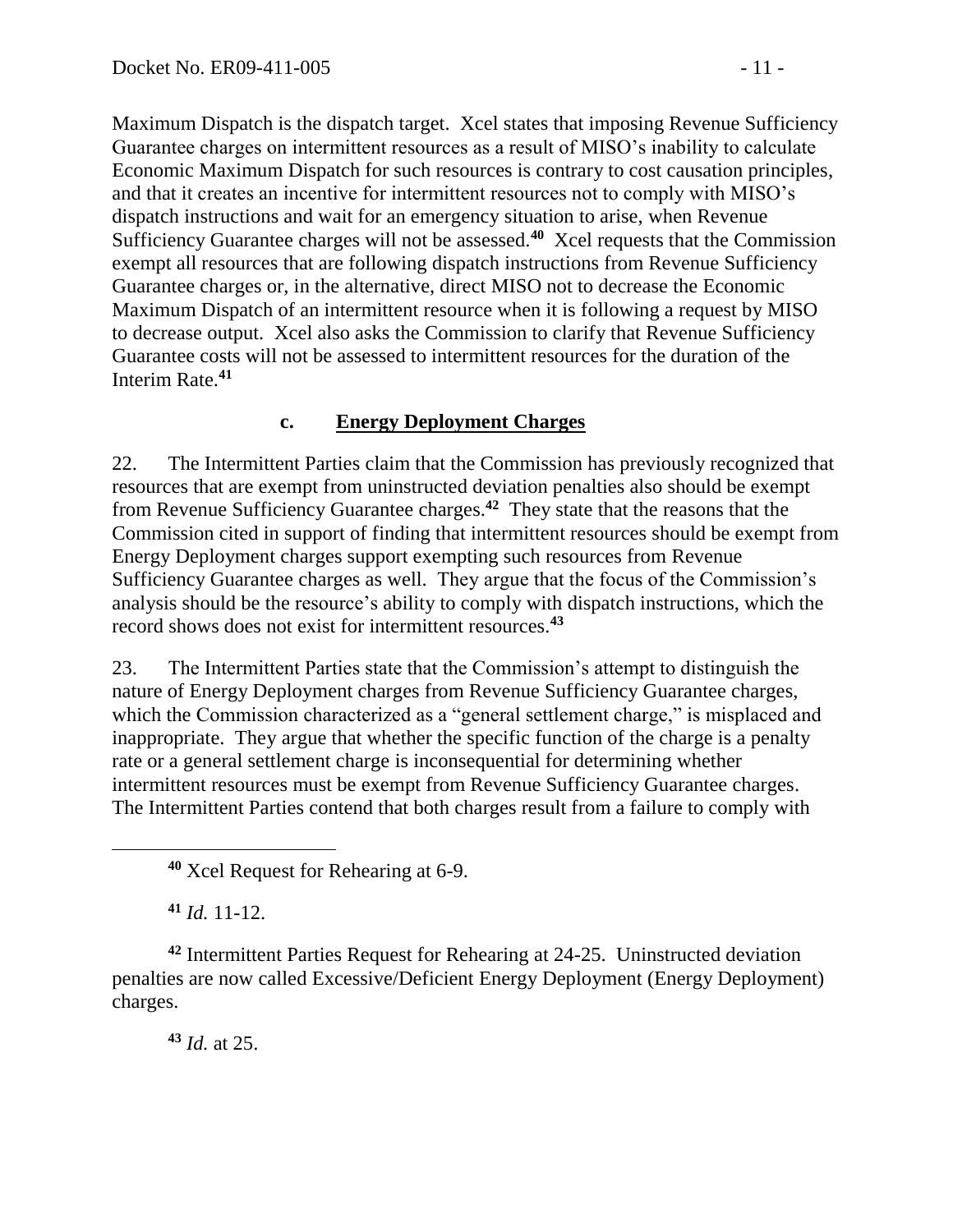MISO dispatch instructions in real-time and that the inapplicability of MISO dispatch instructions and deviations to intermittent resources supports an exemption from both types of charges.**<sup>44</sup>** They state that the Compliance Order imposes a penalty on intermittent generators that is not avoidable by customer actions and that imposes a competitive disadvantage on intermittent resources. The Intermittent Parties argue that the Commission ensured a level playing field when it exempted intermittent resources from Energy Deployment charges, but that subjecting intermittent resources to Revenue Sufficiency Guarantee charges creates an unlevel playing field between intermittent and non-intermittent resources. **45**

24. Similarly, AWEA and WOW assert that despite the Commission's attempt to draw a distinction between Revenue Sufficiency Guarantee charges and Energy Deployment charges, the Revenue Sufficiency Guarantee charge effectively functions as a penalty upon intermittent resources for their inherent inability to mitigate the Revenue Sufficiency Guarantee charge. AWEA and WOW argue that market rules on incentives and penalties should be based on incentives to perform. For this reason they argue that imposing a penalty on intermittent resources is arbitrary and capricious, as the imposition of Revenue Sufficiency Guarantee charges on such resources will not affect the behavior of intermittent resources.**<sup>46</sup>**

25. The Intermittent Parties also maintain that the Commission's decision is inconsistent with previous orders exempting manually redispatched generation resources and resources complying with MISO directives during emergency situations from Revenue Sufficiency Guarantee charges. The Intermittent Parties state that the Commission approved exemptions for such resources because it wanted to encourage certain behavior and not penalize such generators for their compliance. They maintain that by contrast, the Commission's decision to deny an exemption from Revenue Sufficiency Guarantee charges for intermittent resources, which are incapable of following real-time set-point instructions and of deviating from MISO instructions in ways that cause real-time Revenue Sufficiency Guarantee costs, will not give such

**<sup>44</sup>** *Id.* at 26.

**<sup>45</sup>** *Id.* 25-29.

**<sup>46</sup>** AWEA and WOW Request for Rehearing at 11-15.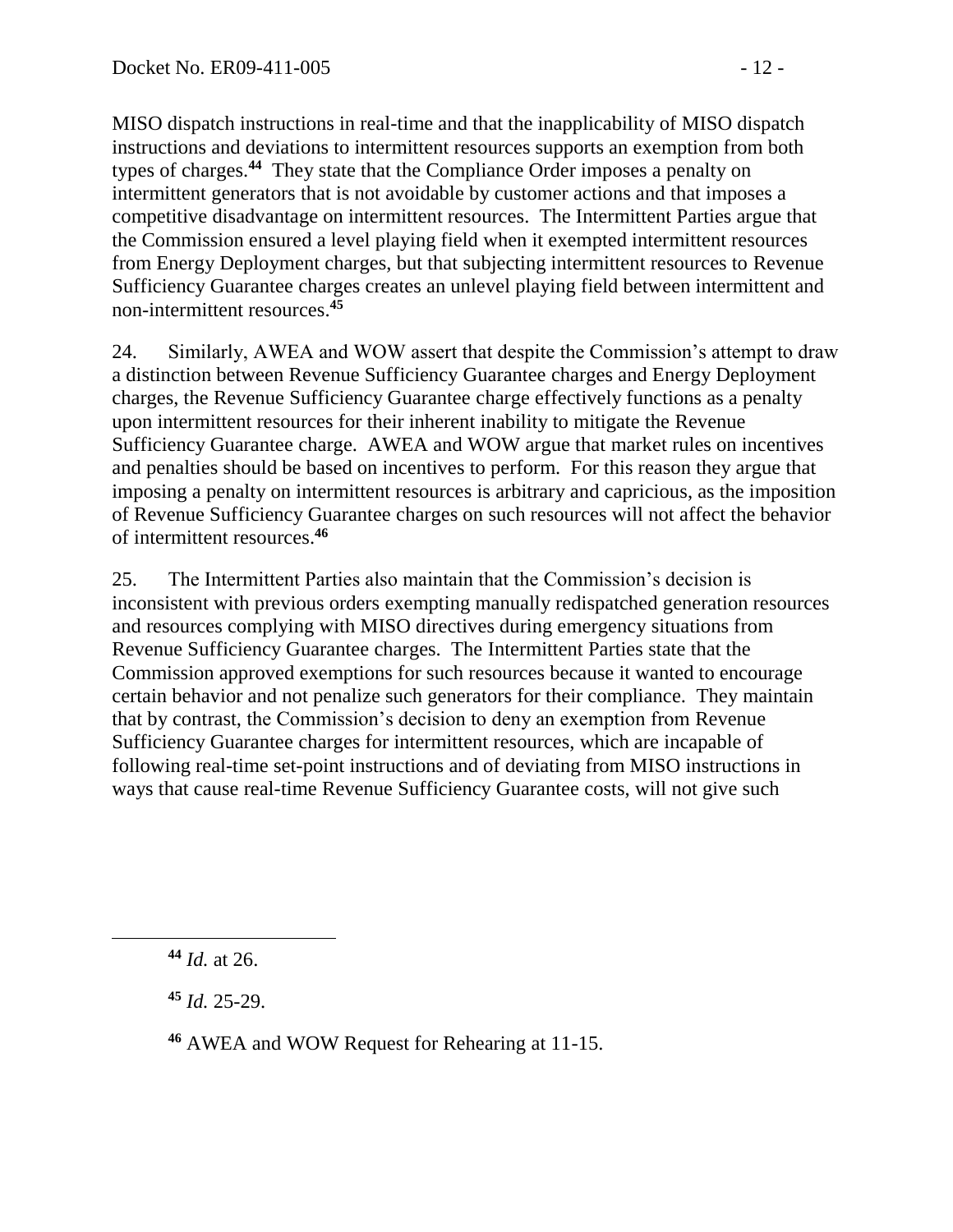resources an incentive to comply with MISO directives and will, instead, unfairly penalize them. **47**

# **2. Commission Determination**

26. The sole issue addressed in the Compliance Order was whether it is just and reasonable and not unduly discriminatory to exempt intermittent resources from Revenue Sufficiency Guarantee charges.**<sup>48</sup>** The Commission considered an extensive record on this subject, including MISO's explanation that "increases and decreases in the real-time output of intermittent resources, as well as the reduced forecasts or unavailability of such resources, may cause real-time Revenue Sufficiency Guarantee costs."**<sup>49</sup>** Although "the inherent technical characteristics of intermittent resources, rather than their behavior or discretion, are generally the reason they cause real-time Revenue Sufficiency Guarantee costs,"**<sup>50</sup>** the Commission concluded that exempting intermittent resources from the Revenue Sufficiency Guarantee cost allocation would unfairly shift costs to other market participants, and this would be inconsistent with the Commission's application of cost causation principles in this proceeding.**<sup>51</sup>**

27. The requests for rehearing on this issue largely repeat arguments that the Commission addressed in the Compliance Order, and we will deny them. The arguments advanced in the rehearing requests do not persuade us that our prior conclusions were made in error. Instead, they confirm that the exemption for intermittent resources being sought here would amount to an undue preference for intermittent resources.

**<sup>48</sup>** The Commission made it clear in the Compliance Order that the scope of this proceeding is limited to the proposed exemption only. *See* Compliance Order 132 FERC ¶ 61,184 at P 162 ("This proceeding is limited to considering whether a proposed modification to [MISO's] existing Interim Rate is just and reasonable; we will not consider whether the Commission-approved Interim Rate is just and reasonable or whether additional modifications to that rate are needed.").

**<sup>49</sup>** Compliance Order, 132 FERC ¶ 61,184, at P 88.

**<sup>50</sup>** *Id.* P 89.

**<sup>51</sup>** *Id.* P 88.

**<sup>47</sup>** Intermittent Parties Request for Rehearing at 20-23 (citing *Midwest Indep. Transmission Sys. Operator, Inc.*, 120 FERC ¶ 61,029, at PP 14-15 (2007); *Midwest Indep. Transmission Sys. Operator, Inc.*, 117 FERC ¶ 61,325 (2006)).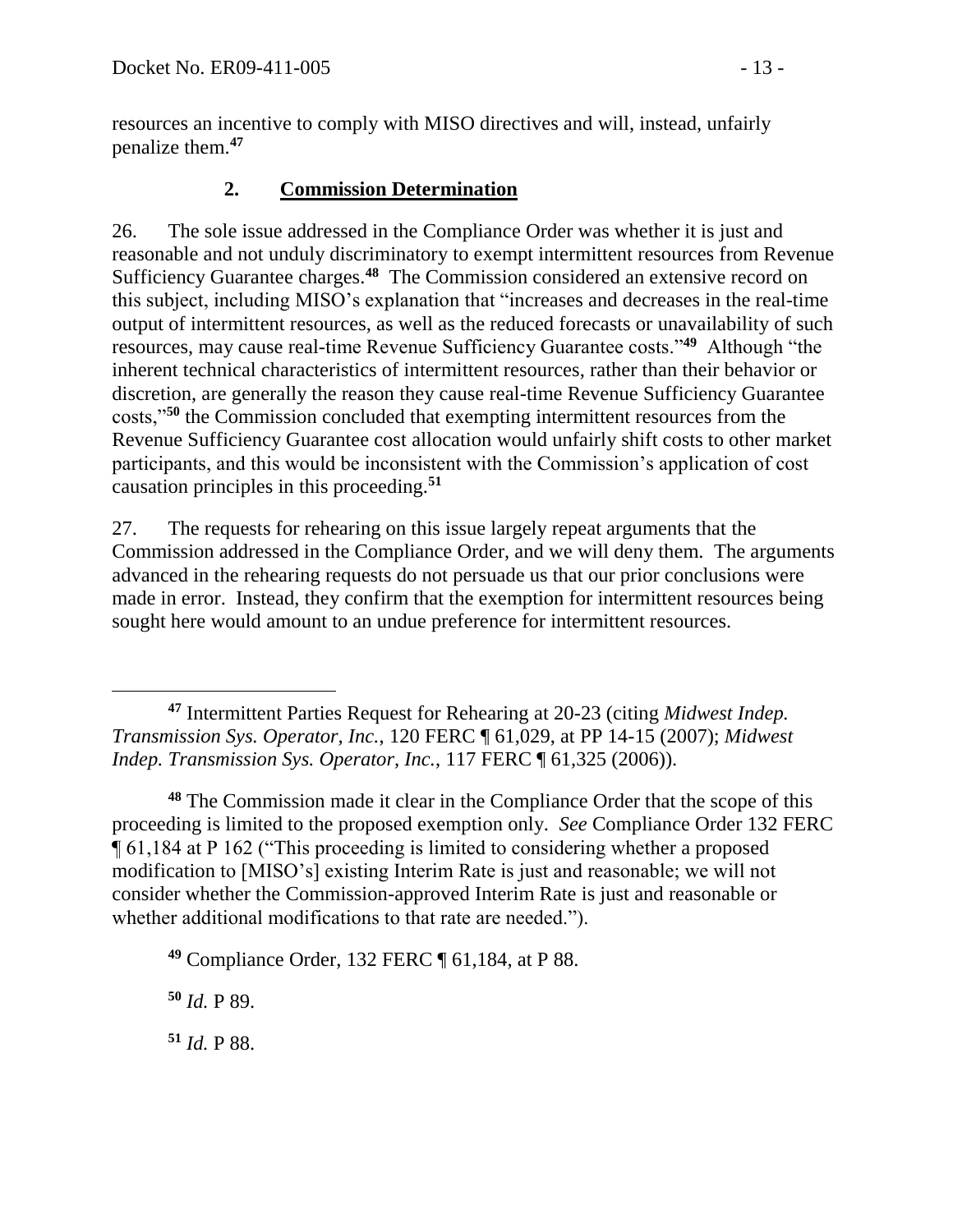#### **a. Cost Causation Analysis**

28. We are not persuaded that intermittent resources do not cause Revenue Sufficiency Guarantee costs, or that cost shifting is irrelevant to determining whether intermittent resources should be allocated Revenue Sufficiency Guarantee charges. **52** The Market Monitor Study includes an extensive cost causation analysis that finds that intermittent resources cause Revenue Sufficiency Guarantee costs.**<sup>53</sup>** While the Intermittent Parties cite to a statement in MISO's first deficiency response asserting that there is no cost causation basis for assessing Revenue Sufficiency Guarantee charges to intermittent resources, MISO contradicts that statement in its last deficiency response, which was filed after the submittal of the Market Monitor Study. In that response, MISO agrees that intermittent resources cause Revenue Sufficiency Guarantee costs.**<sup>54</sup>** Both the RSG Task Force and MISO itself supported removing the exemption.**<sup>55</sup>** The Intermittent Parties contend that exempting intermittent resources will not produce an inappropriate cost shift because intermittent resources cannot control their deviations, but as further discussed *infra*, we do not agree that lack of ability to control deviations justifies an exemption from the charge.

29. We affirm that the scope of the Market Monitor Study met the compliance requirements of the Initial Order.**<sup>56</sup>** The Market Monitor Study included an assessment of the impacts of all resources, as indicated in the Resources and Exempted Resources cost attribution categories,**<sup>57</sup>** and the analysis included an explanation of how Revenue Sufficiency Guarantee costs are incurred.**<sup>58</sup>**

**<sup>52</sup>** Intermittent Parties Request for Rehearing at 30.

**<sup>53</sup>** Compliance Order, 132 FERC ¶ 61,184, at PP 74-76.

**<sup>54</sup>** *Id.* P 76 ("The Exempted Deviation Discussion attached to the December 7, 2009 Compliance Filing indicates that exempting intermittent resources from [Revenue Sufficiency Guarantee] cost allocation has the highest impact of all the proposed exemptions and, given the growth and impact of these resources in recent years, a change in cost allocation is warranted." (Footnote omitted)).

**<sup>55</sup>** *Id.* PP 75-76.

**<sup>56</sup>** Intermittent Parties Request for Rehearing at 35.

**<sup>57</sup>** MISO December 7, 2009 Compliance Filing, Tab B at 14.

**<sup>58</sup>** *Id.* at 4.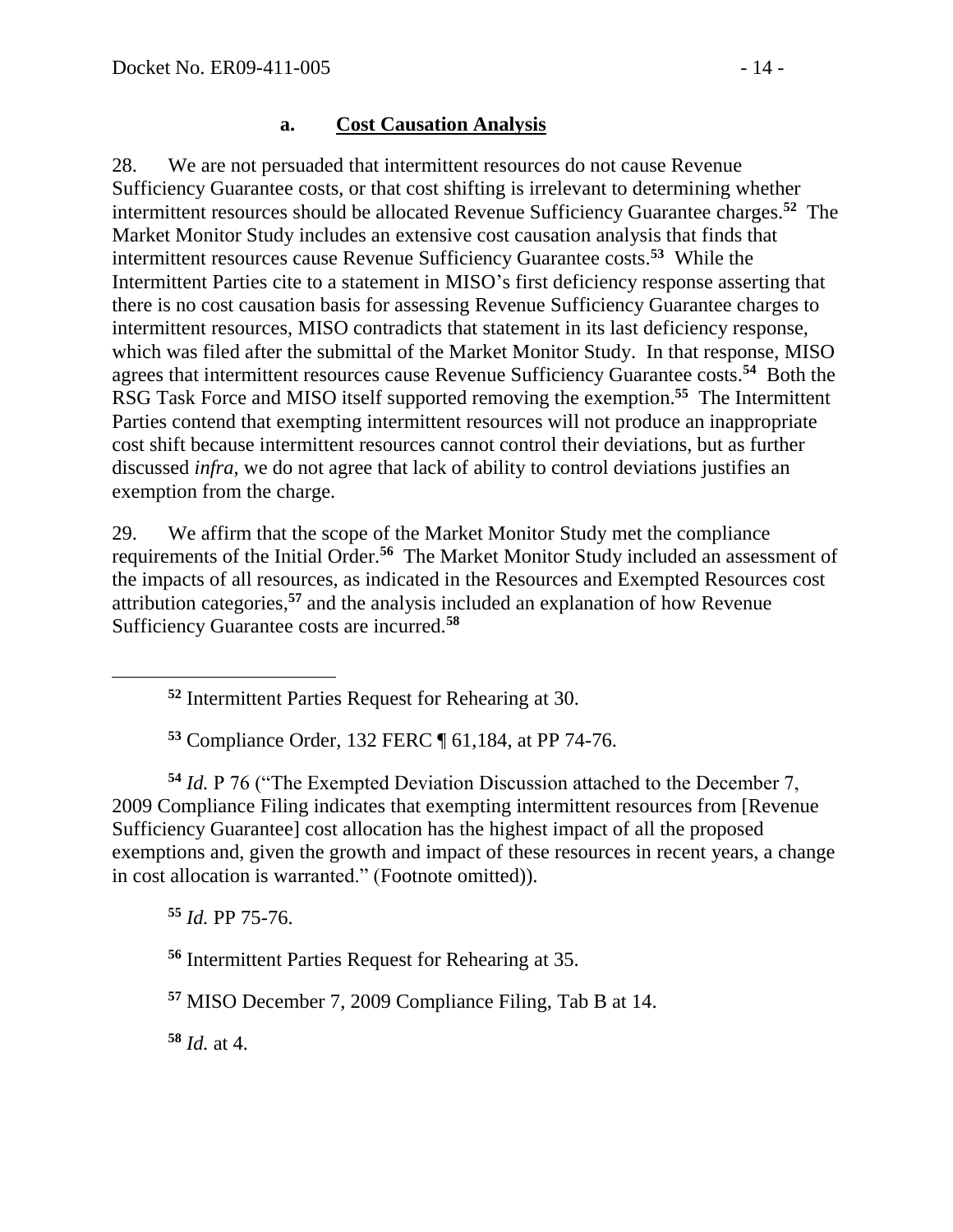30. We do not consider it reasonable to exempt intermittent resources from Revenue Sufficiency Guarantee costs, even if factors such as transmission de-rates, topology changes, loop flow changes and carved-out grandfathered transmission agreements may reduce costs attributable to intermittent resources, and even though the Market Monitor study did not analyze the impact of deviations or locational issues that AWEA and WOW recommend investigating. The record of this proceeding shows that intermittent resources cause the incurrence of Revenue Sufficiency Guarantee costs – and none of the factors cited by AWEA and WOW contradict this finding. This finding is a sufficient basis for not exempting intermittent resources.

31. AWEA and WOW's assertion that the Commission exempts grandfathered agreements from paying Revenue Sufficiency Guarantee charges – and that the Commission should similarly exempt intermittent resources – because they produce only *de minimus* amounts of Revenue Sufficiency Guarantee costs is incorrect. Carved-out grandfathered agreements are transmission contracts that pre-dated the MISO market, and that the contract parties elected to keep outside the framework of that market.**<sup>59</sup>** Because of the unique characteristics of these arrangements, and because the Commission found that it was proper to allow these contracts and transactions under them to remain outside the MISO framework, the Commission's action in permitting grandfathered status is distinguishable from its action with respect to intermittent resources, which transact in the MISO market. The amount of Revenue Sufficiency Guarantee charges that grandfathered agreements produce (*de minimus* amounts or otherwise) is irrelevant, and therefore does not form a basis for similar treatment of intermittent resources. Therefore, while grandfathered agreements and intermittent resources receive different treatment with regard to Revenue Sufficiency Guarantee cost responsibility, there is no undue discrimination or preference because we have identified appropriate reasons for it.

# **b. Operating Characteristics of Intermittent Resources**

32. While we recognize, as the Commission has before, that there are differences between the operational characteristics of intermittent resources and thermal resources,**<sup>60</sup>** we do not find these differences form an appropriate basis for exempting intermittent resources from Revenue Sufficiency Guarantee charges. Load, like intermittent resources, is subject to deviations that are primarily a function of weather shifts, and

 **<sup>59</sup>** *See Midwest Indep. Transmission Sys. Operator, Inc.*, 107 FERC ¶ 61,191, at P 15 (2004).

**<sup>60</sup>** *Integration of Variable Energy Resources*, Order No. 764, 139 FERC ¶ 61,246, at P 9 (2012) (citing Order No. 890, FERC Stats. & Regs. ¶ 31,241 at P 665).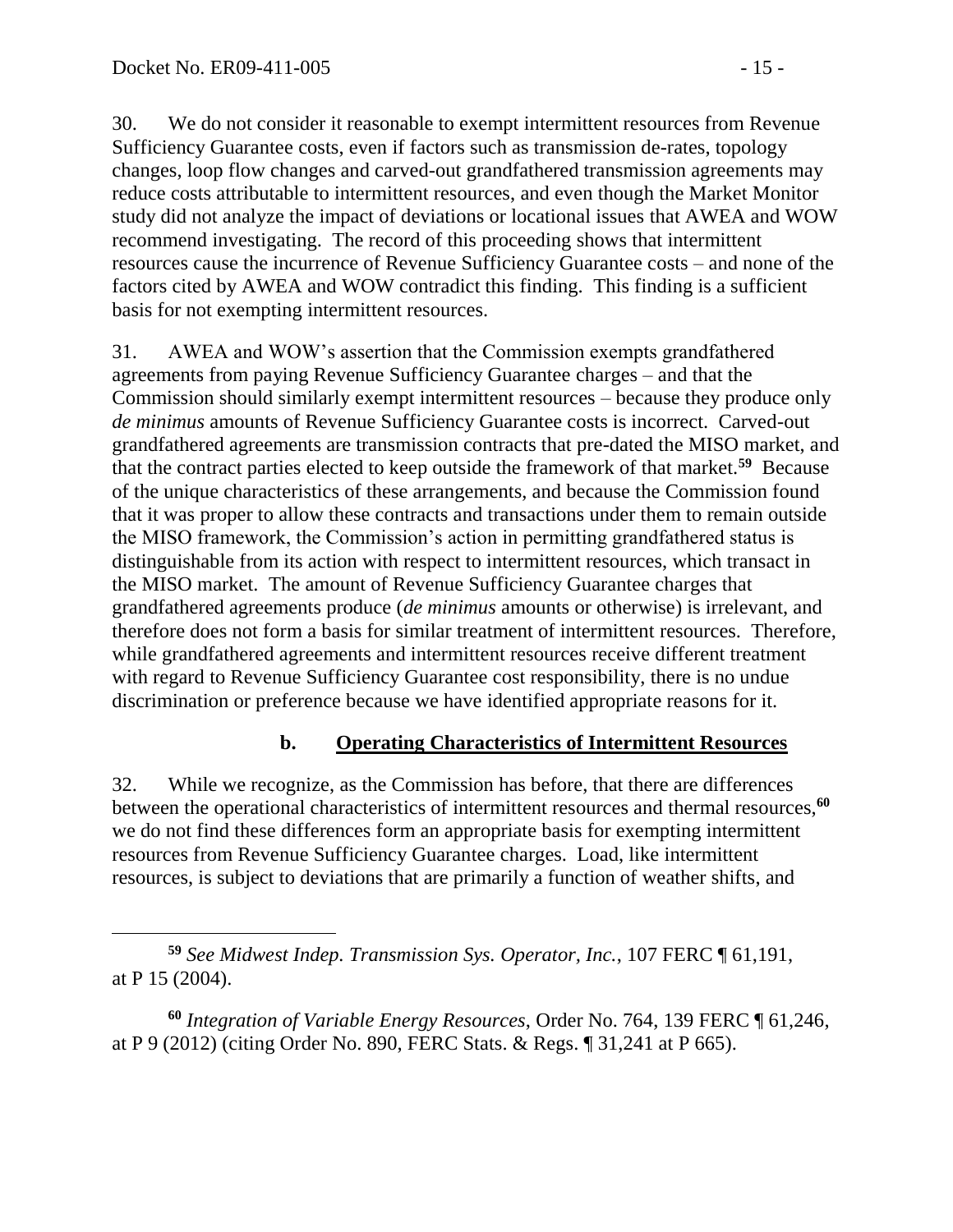load-serving entities cannot control and avoid them.<sup>61</sup> Nonetheless, because these deviations cause Revenue Sufficiency Guarantee costs, Revenue Sufficiency Guarantee charges are assessed to load-serving entities based on load deviations.**<sup>62</sup>** The claim by Intermittent Parties and AWEA and WOW that intermittent resources need an exemption to avoid undue discrimination therefore has no basis in fact.

33. We do not consider Intermittent Parties and AWEA and WOW's arguments regarding the tariff treatment of other resources, including mechanisms to mitigate Revenue Sufficiency Guarantee cost exposure and the setting of operational parameters by intermittent resources, relevant to the Commission's findings in the Compliance Order. As noted above, the Compliance Order makes only one finding – intermittent resources should not be exempted from Revenue Sufficiency Guarantee costs. The record in this proceeding shows that exempting intermittent resources from Revenue Sufficiency Guarantee costs would be unduly discriminatory. None of the citations provided by Intermittent Parties and AWEA and WOW persuade us that this finding is in error.

34. To clarify further, statements by AWEA and WOW that intermittent resources are exposed to both negative and positive deviations from their day-ahead schedule have no foundation in the record of this proceeding. Likewise, Intermittent Parties provide no basis for their assertion that MISO has not provided intermittent resources with a mechanism to hedge against the incurrence of Revenue Sufficiency Guarantee costs.**<sup>63</sup>** There is no record in this proceeding on how Revenue Sufficiency Guarantee charges would be assessed to intermittent resources or how Revenue Sufficiency Guarantee charge mechanisms would impact intermittent resources.

35. We do not consider the Compliance Order to be inconsistent with previous Commission orders granting exemptions for manual redispatch and for following the

**<sup>63</sup>** *Id.* 19.

 $\overline{a}$ 

**<sup>61</sup>** *See Midwest Indep. Transmission Sys. Operator, Inc.*, 127 FERC ¶ 61,121, at PP 66-67, 114 (2009) (noting role of load deviations in causing Revenue Sufficiency Guarantee costs).

**<sup>62</sup>** *Id.* n.63 ("A correlation between load and Revenue Sufficiency Guarantee costs ... is not a basis to exempt market participants from paying the Revenue Sufficiency Guarantee charge if they undertake other activities that can cause Revenue Sufficiency Guarantee costs.").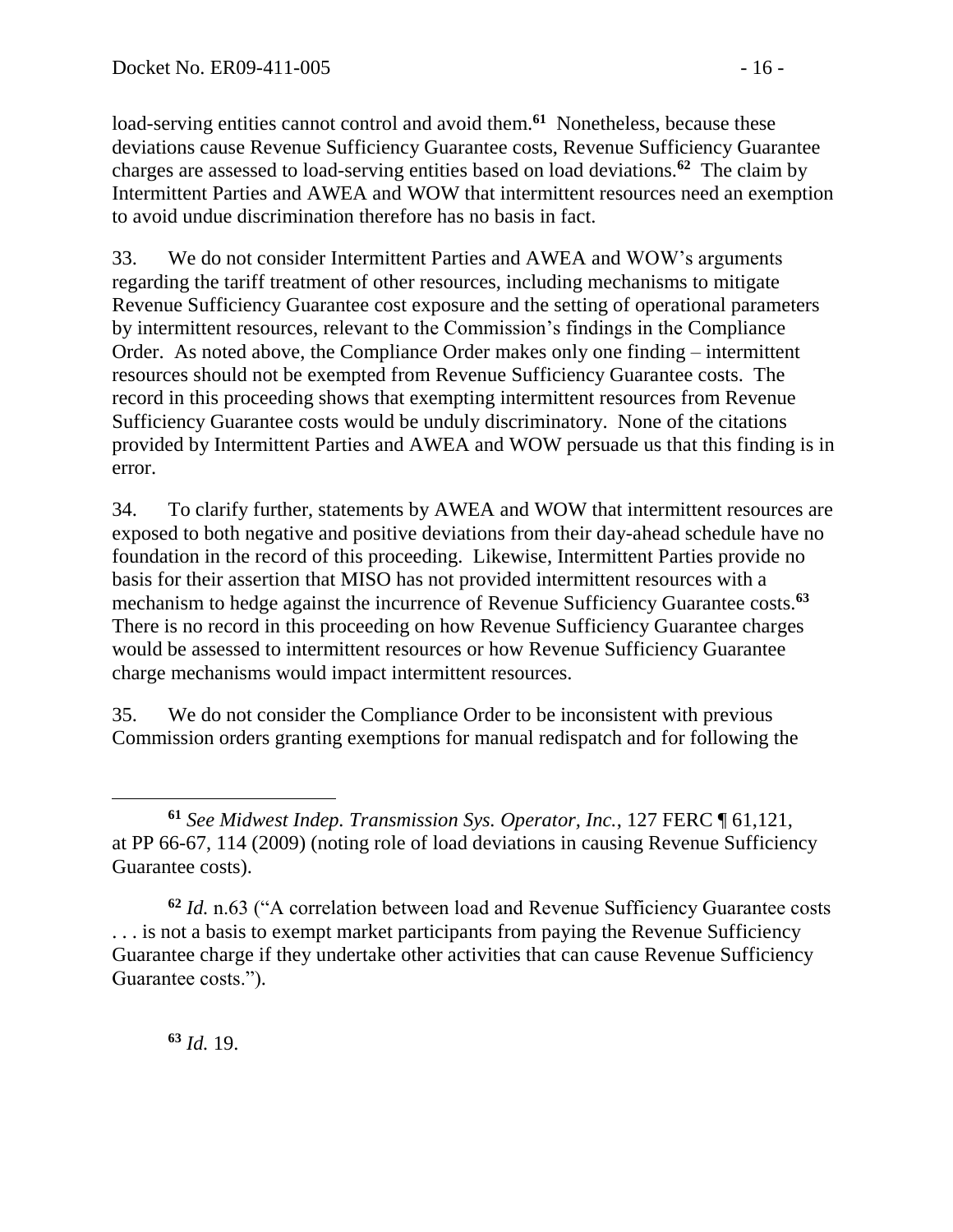emergency directives of MISO.<sup>64</sup> The manual redispatch and emergency directives exemptions apply to rare and unusual actions that generators must take outside normal operating conditions. We do not consider this exemption, which is only applied infrequently under specified abnormal market conditions, to be a template for a permanent and complete exemption for intermittent resources. These Commission orders did not exempt generators from Revenue Sufficiency Guarantee charges during normal operating conditions, and therefore they are consistent with the Compliance Order requirement that intermittent resources also not be exempted from Revenue Sufficiency Guarantee charges.

36. We disagree with Intermittent Parties that it is unduly discriminatory to provide exemptions for manual redispatch or following emergency directives but not to provide an exemption for intermittent resources from Revenue Sufficiency Guarantee charges.**<sup>65</sup>** As discussed, the resources receiving the manual redispatch and emergency directives exemption are fundamentally different than intermittent resources. This difference – namely the ability of resource operators, and therefore the choice available to resource operators, to respond or not respond to MISO directives – is the reason such an exemption provides an incentive to non-intermittent resources and does not provide an incentive to intermittent resources. In this circumstance, different treatment for nonintermittent and intermittent resources does not constitute undue discrimination.

37. The issues that Xcel raises regarding the treatment of intermittent resources in the event of manual curtailments and in the setting of economic maximums during these events are beyond the scope of this proceeding. The Commission has addressed these issues elsewhere.**<sup>66</sup>**

# **c. Energy Deployment Charge**

38. We reject Intermittent Parties' and AWEA and WOW's attempts to conflate the Revenue Sufficiency Guarantee charge and the Energy Deployment Charge. We disagree with Intermittent Parties' contention that resources that are exempt from the Energy

**<sup>65</sup>** *Id.* at 23.

**<sup>64</sup>** Intermittent Parties Request for Rehearing at 23.

**<sup>66</sup>** *Midwest Indep. Transmission Sys. Operator, Inc.,* 134 FERC ¶ 61,264, at P 74 (2011).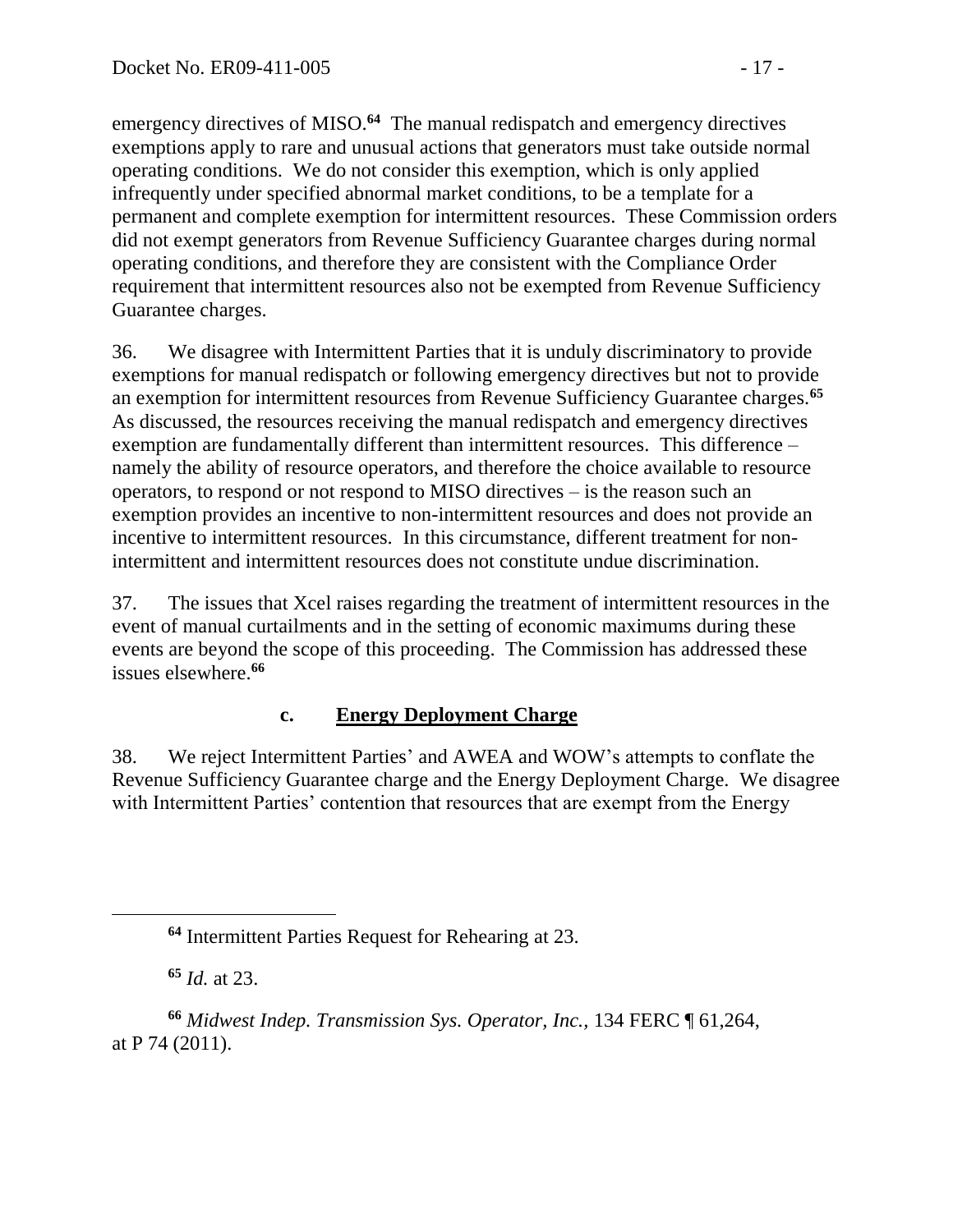Deployment Charge on the basis that they cannot control their deviations necessarily must also be exempt from Revenue Sufficiency Guarantee charges.**<sup>67</sup>**

39. Intermittent Parties erroneously contend that there is no meaningful difference between the two charges in terms of categorizing them as a penalty rate or as a general settlement charge, because incurrence of both charges hinges on a deviation from MISO dispatch instructions.**<sup>68</sup>** But as the tariff indicates, the Revenue Sufficiency Guarantee charge serves a purpose that is separate and distinct from that of the Energy Deployment Charge. The Revenue Sufficiency Guarantee charge is a settlement charge that recovers real-time market costs not otherwise recovered in locational marginal prices.<sup>69</sup> Its purpose is to ensure that market participants pay the full cost of energy committed in the real-time market. The Energy Deployment Charge, which was originally called the uninstructed deviation charge, is a penalty charge that helps MISO maintain system reliability by discouraging deviations from generator dispatch instructions.<sup>70</sup> Its purpose is to provide an incentive for market participants to perform in real time within defined schedule and output limits.

40. We clarify for Intermittent Parties that the fundamental differences between the two charges are the reason the Commission considered cost shifts to be an unreasonable outcome for the Revenue Sufficiency Guarantee charge, whereas the Commission did not

**<sup>68</sup>** Intermittent Parties Request for Rehearing at 26.

**<sup>69</sup>** Revenue Sufficiency Guarantee charges are in the calculation subsection of the settlement of the real-time energy and operating reserve market in the MISO tariff. *See* MISO FERC Electric Tariff, Module C, Section 40.3.3, Real-Time Energy and Operating Reserve Market Settlement Calculations.

**<sup>70</sup>** *See generally Midwest Indep. Transmission Sys. Operator, Inc.*, 108 FERC ¶ 61,163, at PP 529-536 (2008).

**<sup>67</sup>** In 2011, a new category of intermittent resources, Dispatchable Intermittent Resources was established. Among other attributes, such resources are subject to Excessive/Deficient Energy Deployment Charges and would be allocated real-time Revenue Sufficiency Guarantee charges in a manner similar to Generation Resources. *See Midwest Indep. Transmission Sys. Operator, Inc*., 134 FERC ¶ 61,141, at P 5 (2011). Most wind resources are now Dispatchable Intermittent Resources. *See* MISO presentation "April 2013 Wind Curtailments and DIR Update," May 15, 2013, https://www.misoenergy.org/Library/Repository/Meeting%20Material/Stakeholder/RSC/ 2013/20130514/20130514%20RSC%20Item%2011%20Wind%20Curtailment%20with% 20RSC%20and%20OWG%20Recommendations.pdf.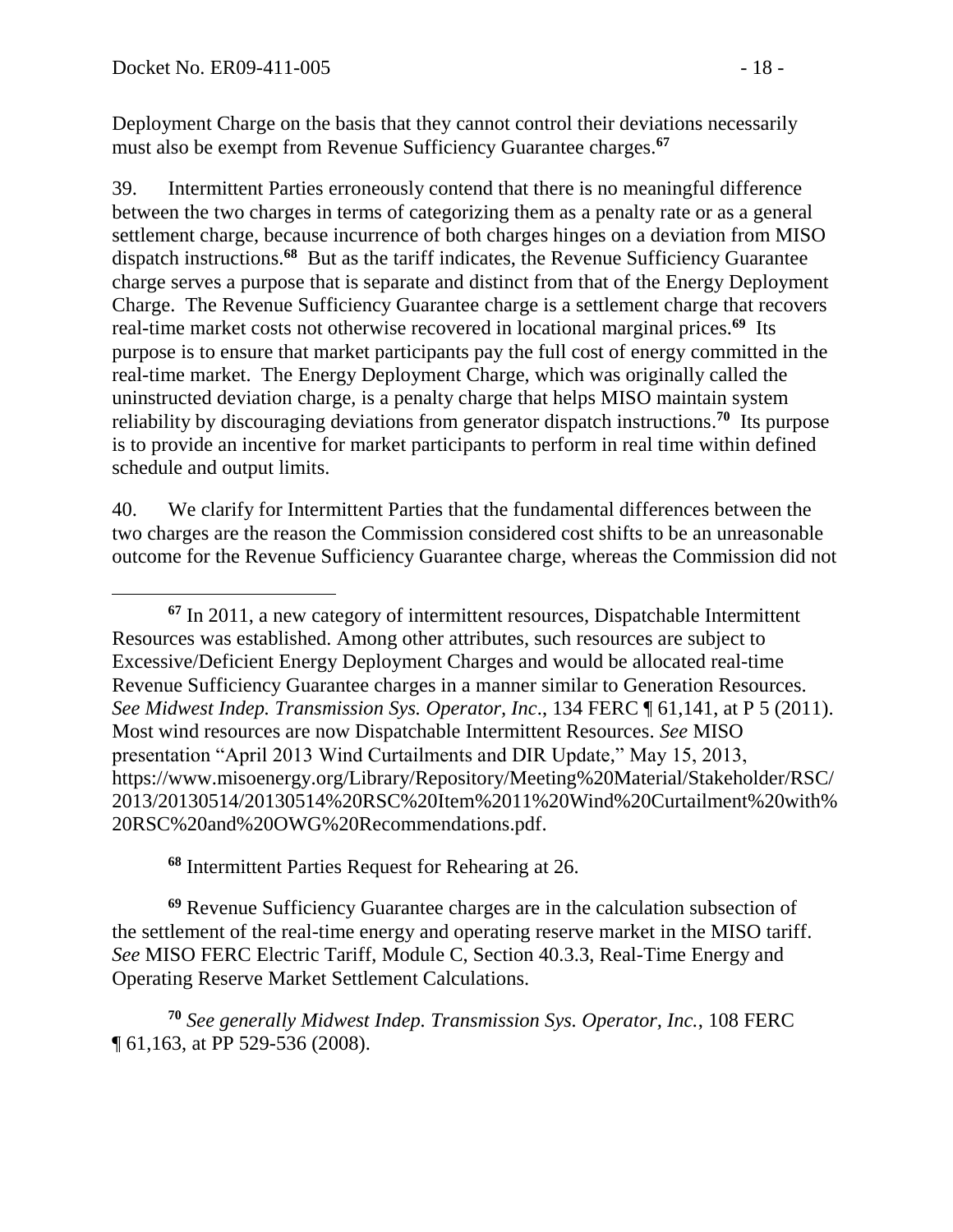evaluate the cost shifting associated with the Energy Deployment Charge. Intermittent resources do not receive dispatch instructions, which is a necessary predicate to incurring Energy Deployment charges, and the Commission has found that this justifies an exemption from Energy Deployment charges.<sup>71</sup> But the lack of dispatch instructions does not preclude intermittent resources from causing Revenue Sufficiency Guarantee costs. The record demonstrates that they cause such costs via "increases and decreases in the real-time output of intermittent resources, as well as the reduced forecasts or unavailability of such resources."**<sup>72</sup>** The Commission has consistently held that entities that cause Revenue Sufficiency Guarantee costs must pay them. The very few exemptions to this rule are not applicable here.

41. We affirm that it is reasonable to evaluate cost shifting in a charge that is intended to ensure market participants pay for the full cost of energy in the real-time market.

42. For these reasons, we find no implications in the Imbalance NOPR for the Compliance Order. That NOPR was addressing generator imbalance provisions and the need to prevent those provisions, when applied to intermittent resources, from impeding access to transmission and from competing on an equal basis. The MISO exemption from the Excessive/Deficiency Charge for intermittent resources is consistent with the Imbalance NOPR since it reflects the need to treat intermittent resources differently than generators based on their different operating characteristics. However, as noted above, the Revenue Sufficiency Guarantee charge is not a penalty charge. In the words of the Imbalance NOPR, "penalties must be avoidable by customer actions, and should not limit market participation."<sup>73</sup> Since it is not a penalty charge, the Commission must look to other factors, such as cost causation, to determine if the allocation of the Revenue Sufficiency Guarantee charge among market participants is reasonable.

43. Likewise, we do not find the Compliance Order to be inconsistent with the Commission's acceptance of a California ISO exemption from hourly imbalance penalties for intermittent resources that Intermittent Parties cite. **74** Our acceptance of an exemption from imbalance penalties for intermittent resources does not provide support for an exemption from a settlement charge such as the Revenue Sufficiency Guarantee

 **<sup>71</sup>** *Midwest Indep. Transmission Sys. Operator, Inc.*, 108 FERC ¶ 61,163, at P 535 (2004).

**<sup>72</sup>** Compliance Order, 132 FERC ¶ 61,184 at P 88.

**<sup>73</sup>** Imbalance NOPR, FERC Stats. & Regs. ¶ 32,581 at P 57.

**<sup>74</sup>** Intermittent Parties at 16-17.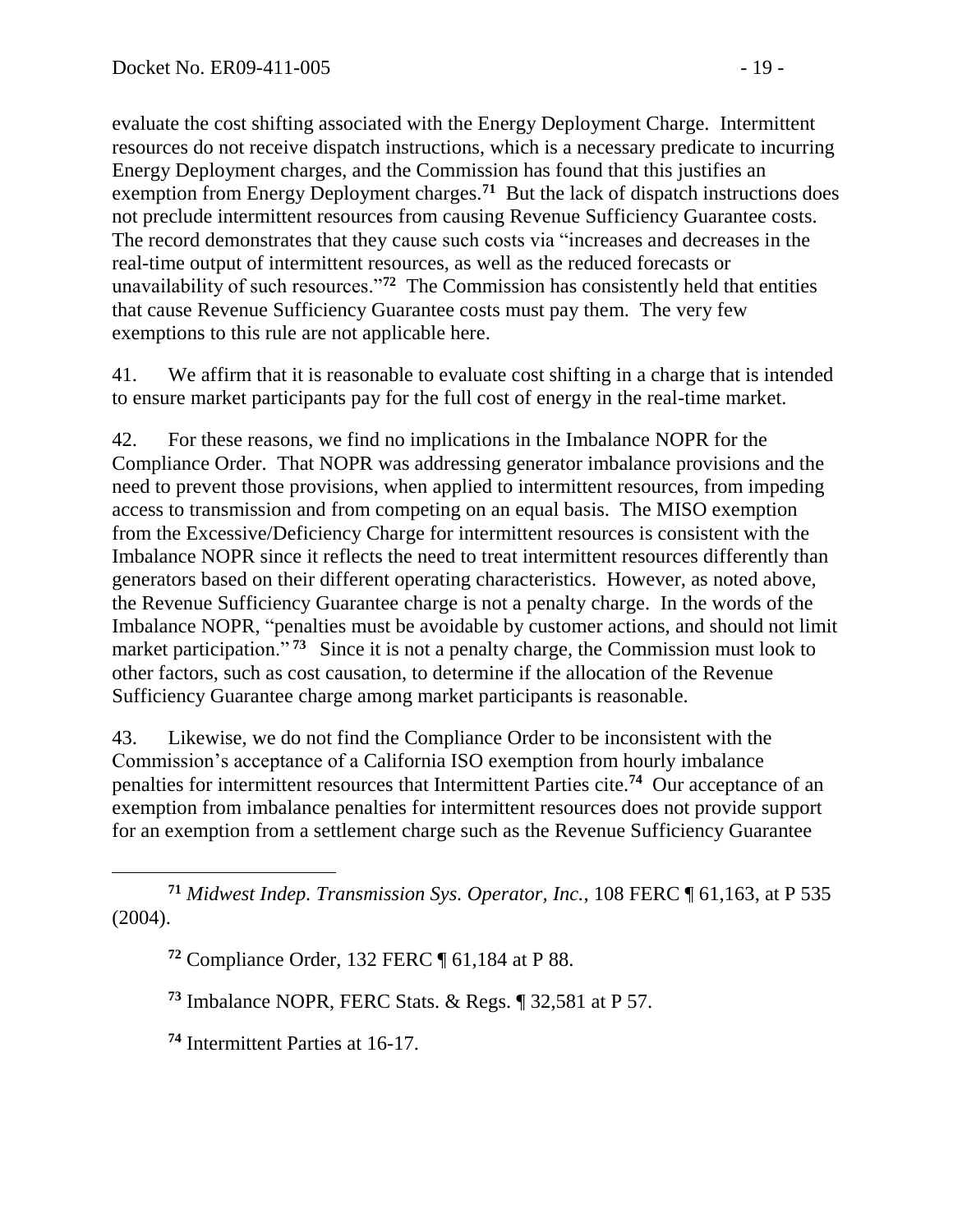charge because these two charges serve different purposes. The fact that the Commission found an exemption from a penalty to be warranted in a particular case does not support an exemption from a settlement charge in another case because these two types of charges serve different purposes and are based on different justifications.

44. We find no relationship between this proceeding and the PJM proceeding that Intermittent Parties cite. **75** The PJM proceeding addresses the definition of economic minimum operating levels for generators, and it does not address the allocation of balancing operating reserve costs allocation charges, as Intermittent Parties claim.

45. Contrary to Intermittent Parties' assertion,**<sup>76</sup>** the Order on Paper Hearing**<sup>77</sup>** did not find an exemption from Revenue Sufficiency Guarantee charges based on an exemption from uninstructed deviation penalty charges to be just and reasonable. The Commission found the provision that Intermittent Parties cite to be outside the scope of the proceeding when MISO made its compliance filing, and it directed MISO to make exemption proposals in separate section 205 proceedings.**<sup>78</sup>** We also note that the cited provision only applies to Generation Resources. Generation Resources are defined as resources that can follow set-point instructions, something that intermittent resources cannot do,**<sup>79</sup>** and the provision therefore does not apply to intermittent resources.

46. We find that the rulemaking proceeding in Docket No. RM10-11, *Integration of Variable Energy Resources,* has no implications for the Commission's rulings in the Compliance Order. To ensure that jurisdictional rates are just and reasonable and not unduly discriminatory with respect to variable energy resources, that rulemaking

**<sup>75</sup>** *Id.* at n.38.

**<sup>76</sup>** *Id.* at 15.

**<sup>77</sup>** *Midwest Indep. Transmission Sys. Operator, Inc.,* 125 FERC ¶ 61,161 (2008).

**<sup>78</sup>** *Midwest Indep. Transmission Sys. Operator, Inc.,* 132 FERC ¶ 61,186 at PP 40-41.

**<sup>79</sup>** *Midwest Indep. Transmission Sys. Operator, Inc.,* 129 FERC ¶ 61,261, at P 43 (2009) ("[T]he definition of Generation Resource explicitly states that a Generation Resource must be capable of complying with set-point instructions. The definition of Intermittent Resource, in contrast, only applies to resources that cannot be scheduled or controlled or cannot follow set-point instructions. In other words, a Generation Resource cannot be an Intermittent Resource because an Intermittent Resource cannot follow set-point instructions.").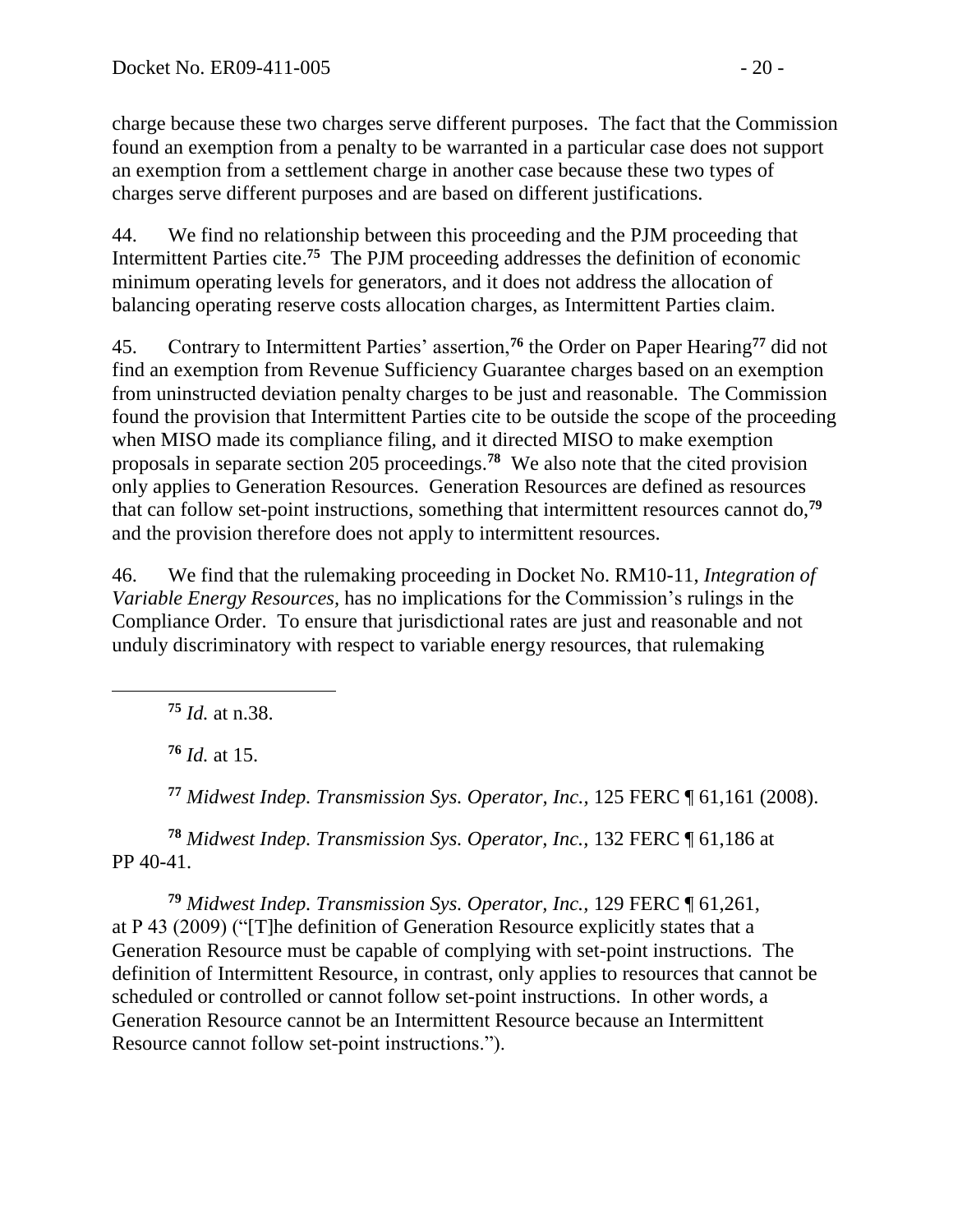proceeding proposed tariff reforms for transmission scheduling practices, variable energy resource power production forecasts, and the recovery of capacity charges associated with generator imbalance service (i.e., generator regulation service).<sup>80</sup> The tariff reforms resulting from that proceeding do not encompass Revenue Sufficiency Guarantee charges or any additional revisions for settlement charges, such as Revenue Sufficiency Guarantee charges, to ensure jurisdictional rates are just and reasonable.

### **B. Exemptions for Test Mode, Start-Up or Shut-Down Mode, and for Resources That Trip and Go Offline**

# **1. Rehearing Requests**

47. Detroit Edison argues that the Commission should grant rehearing of the Compliance Order because the Commission failed to consider all relevant factors before rejecting the exemptions for resources in test mode, start-up or shut down mode, and for resources that trip and go offline. Detroit Edison contends that the Market Monitor Study demonstrates that "Testing" costs and "Startup/Shutdown" costs are not significant contributors to Revenue Sufficiency Guarantee costs. Detroit Edison argues that failing to exempt testing from Revenue Sufficiency Guarantee charges may eliminate the flexibility and efficiency that generators currently have to conduct generator testing to meet MISO requirements and to delay testing in order to accommodate system needs if generators are concerned that they will be assessed Revenue Sufficiency Guarantee charges if they do not test at the scheduled time. Detroit Edison maintains that, given the benefits associated with testing and the low dollar impact of testing, the Commission's decision not to exempt testing from Revenue Sufficiency Guarantee charges is arbitrary and capricious and does not constitute reasoned decision-making.

48. Detroit Edison argues that the Commission's decision to remove the exemption for start-up and shut-down periods will be counterproductive if generator owners choose to provide restrictive resource offer parameter information to MISO in order to minimize any impact through the allocation of Revenue Sufficiency Guarantee costs.**<sup>81</sup>** Detroit Edison states that the Commission's decision to reject the exemption for resources that trip and go offline adds to the costs associated with being offline, which are already substantial. Detroit Edison explains that this is because generation resources will incur Revenue Sufficiency Guarantee charges for a ten-minute period after a trip occurs due to

**<sup>80</sup>** *Integration of Variable Energy Resources*, Order No. 764, FERC Stats. & Regs. ¶ 31,331, *order on reh'g and clarification*, Order No. 764-A, 141 FERC ¶ 61,232 (2012), *order on clarification and reh'g*, Order No. 764-B, 144 FERC ¶ 61,222 (2013).

**<sup>81</sup>** Detroit Edison Request for Rehearing at 4-6.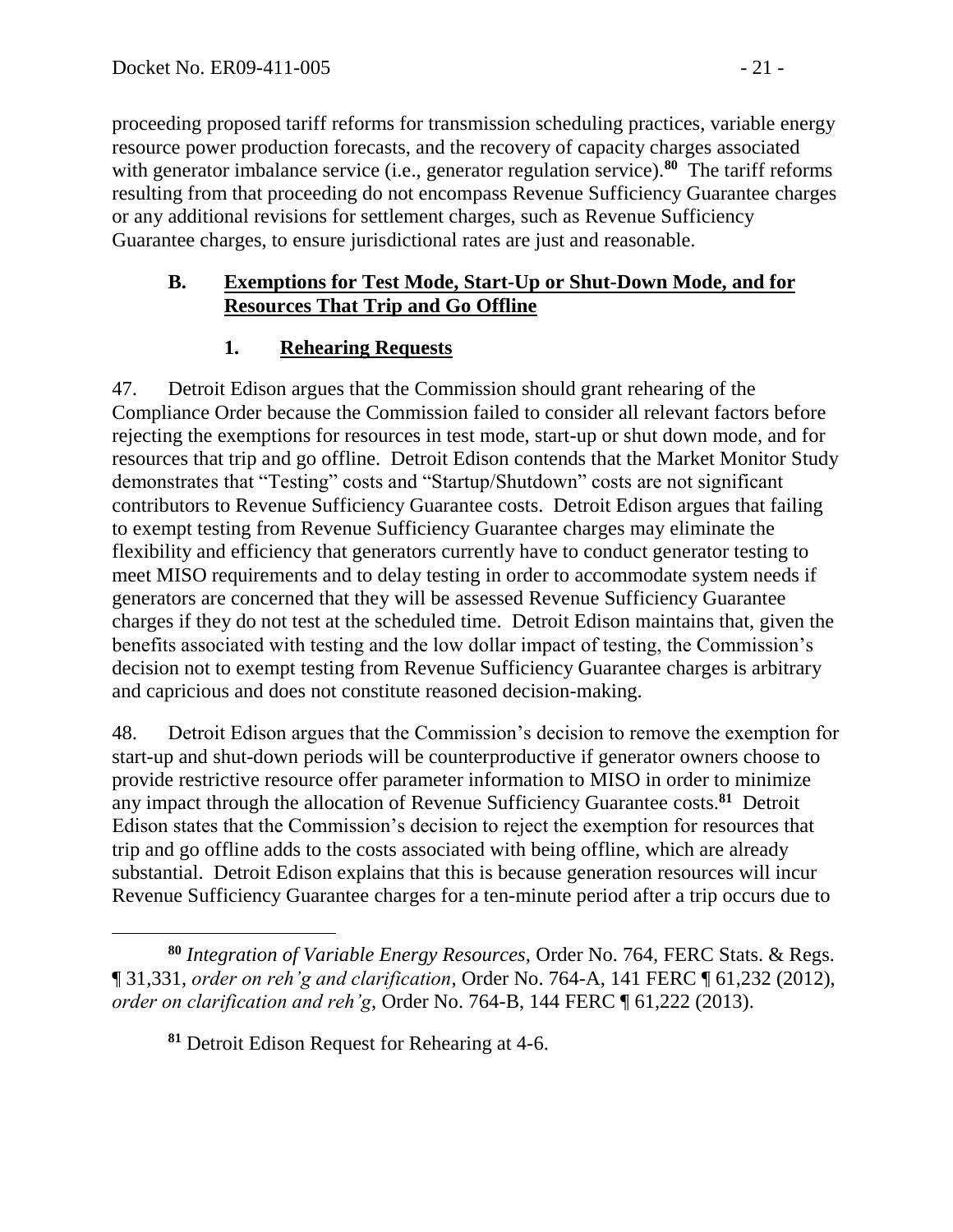the fact that MISO's Unit Dispatch System lags by ten minutes and continues to send a base**-**point signal to a generator after a generator unit trips and goes offline.**<sup>82</sup>**

49. Dynegy argues that the Commission's failure to respond meaningfully to evidence supporting the exemptions for resources in test, start-up, or shutdown mode renders its decision arbitrary and capricious. Specifically, Dynegy argues that the Commission failed to address: (1) the Revenue Sufficiency Guarantee Task Force's findings supporting the retention of the exemption, including findings of appropriate differentiation and a lack of cost causation; (2) MISO's statement that it does not believe that an adequate basis exists to allocate Revenue Sufficiency Guarantee costs to deviations resulting from resources in test, start-up, or shutdown mode given their nondiscretionary nature, incentives to follow operating procedures, magnitude of attributable costs, and the effectiveness with which these exemptions are administered through automated systems and established operating procedures; and (3) the additional support for the exemption provided by MISO in Tab H of the December 7, 2009 Compliance Filing.**<sup>83</sup>**

50. Dynegy also argues that it is improper to assign Revenue Sufficiency Guarantee costs to resources that run pursuant to a Day-Ahead or Reliability Assessment Commitment instruction from MISO while in start-up or shutdown mode. It contends that such generators would incur costs as a result of MISO's commitment decision, but would not derive any market-driven benefits from dispatch through the Reliability Assessment Commitment process. Dynegy adds that the rationale for accepting the exemption for resources responding to MISO directives during emergency or contingency reserve deployments – that deviations result from MISO instructions rather than the behavior or discretion of the resources involved – is equally applicable to resources in test, start-up, or shutdown mode. It states that much testing is non-discretionary and that Revenue Sufficiency Guarantee costs incurred when in start-up and shutdown mode are often the result of following MISO instructions.**<sup>84</sup>**

51. Dynegy further maintains that while the Commission may have rejected the exemption for resources that are following MISO directives in test, start-up, or shutdown mode based on the belief that testing is infrequent, voluntary, or short in duration, resource testing occurs more frequently than the Compliance Order suggests. Dynegy explains that generation resources are subject to testing requirements mandated by

**<sup>82</sup>** *Id.* at 6-7.

**<sup>84</sup>** *Id.* at 4-5.

**<sup>83</sup>** Dynegy Request for Rehearing at 3-4.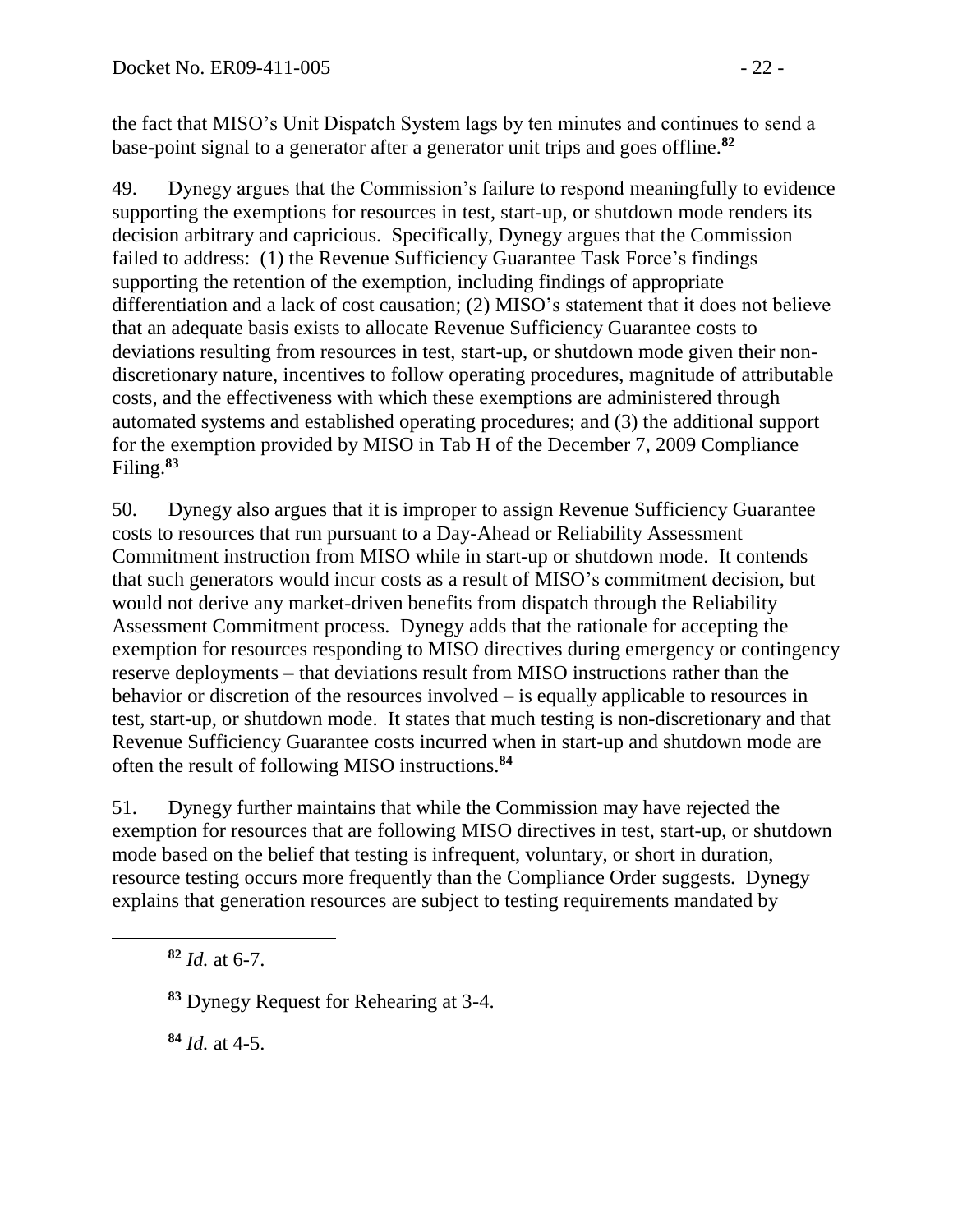various regulatory bodies and periodically conduct testing to ensure that units are operating as efficiently as possible. Dynegy contends that allocating Revenue Sufficiency Guarantee costs to generation resources for these tests will likely increase testing costs and may result in unintended consequences, such as the distortion of energy prices and competition in MISO. **85**

# **2. Commission Determination**

52. We deny the requests for rehearing to the extent they argue that we should exempt from Revenue Sufficiency Guarantee charges deviations associated with testing, start-up and shut-down. While we understand that testing, start-up and shut-down deviations cannot be avoided in real-time operations, we consider it reasonable that these deviations be allocated Revenue Sufficiency Guarantee charges. We also affirm the Compliance Order ruling that deviations resulting from resources that trip and go offline should not be exempted.

53. As described *supra*, we do not consider a market participant's ability to avoid or reduce Revenue Sufficiency Guarantee costs to be the determining factor in deciding whether those costs should be allocated to a market activity. Unlike a performance penalty that is intended to provide an incentive, the Revenue Sufficiency Guarantee charge is assessed for the purpose of ensuring the payment of the full cost of real-time energy. For this reason the Commission has determined, and we affirm here, that the Revenue Sufficiency Guarantee charge should be based on cost causation rather than market participant discretion or the ability to avoid the charge. We note that the Commission has determined that it is reasonable to allocate Revenue Sufficiency Guarantee costs to other deviations and activities that market participants cannot avoid or lack the discretion to reduce, such as load deviations and intermittent resources.

54. We recognize that the Commission has exempted resources from Revenue Sufficiency Guarantee charges when they follow MISO directives during emergencies. Nonetheless, we do not consider this to be a basis for providing exemptions for any and all testing, start-up and shut-down deviations. Emergency events are unusual and infrequent. When they occur, all normal operating procedures are suspended and MISO undertakes out-of-market actions in real-time operations to ensure reliability.<sup>86</sup> As a consequence, prompt resource compliance with MISO's directives is of paramount

**<sup>85</sup>** *Id.* at 5-7.

**<sup>86</sup>** The emergency exemption only applies to deviations caused by or occurring as a result of Transmission Provider directives during an emergency. *See* MISO FERC Electric Tariff, Module C, Section 40.3.3.a.xi.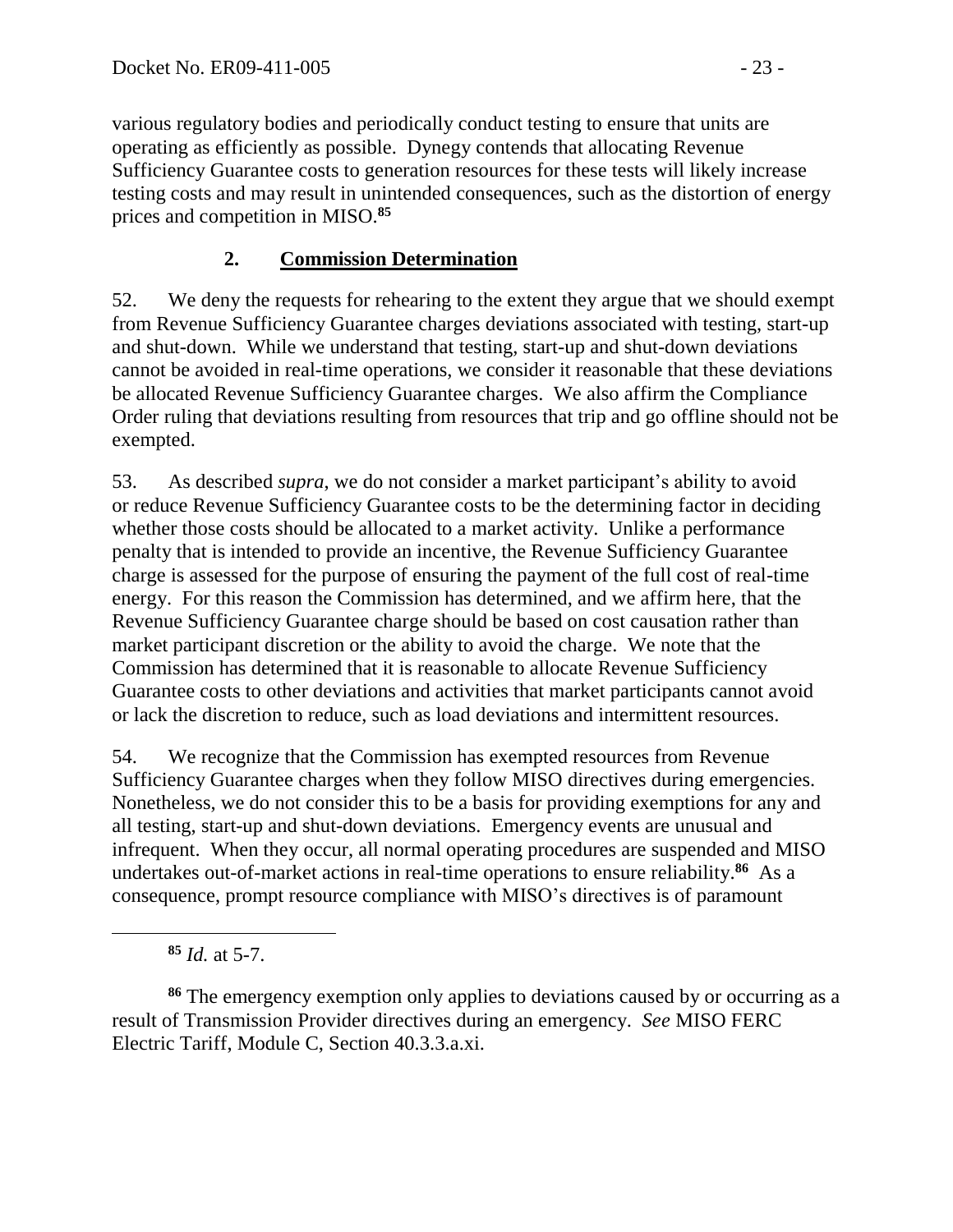importance. In contrast, testing, start-up and shut-down decisions, as well as decisions to take a generator off-line, are made by the market participants that own the facilities, and therefore these resource owners have discretion as to how to time and manage these deviations. In these circumstances, as the Commission stated in the Compliance Order, if the resources that cause the costs are not assessed the corresponding charges, then other market participants must pay instead.**<sup>87</sup>** We affirm that this result would not be just and reasonable.

55. We disagree that the Compliance Order failed to satisfy cost causation principles because testing, start-up and shut-down deviations are not significant contributors of Revenue Sufficiency Guarantee costs. While the Market Monitor Study showed that these activities have a small impact, both MISO and the Market Monitor indicate that these activities caused the incurrence of Revenue Sufficiency Guarantee costs during the analysis period.**<sup>88</sup>** Based on these assessments, we affirm the finding in the Compliance Order that testing, start-up and shut-down deviations cause Revenue Sufficiency Guarantee costs.

# **C. Decision to Deny Refunds**

# **1. Rehearing Requests**

56. Northern Indiana argues that the Commission should grant rehearing of its decision to deny refunds. It states that the Commission failed to weigh properly the equitable factors that it typically weighs when deciding whether refunds should be excused. Northern Indiana further maintains that the Commission failed to discharge properly its obligation to protect consumers from excessive rates by failing even to mention consumer impacts, the amounts owed, whether the refunds would pass to consumers, or the fact that all market participants had notice that the rates were subject to change.**<sup>89</sup>** Northern Indiana challenges the idea that market participants reasonably relied on the MISO exemptions on the grounds that the extensive proceedings surrounding Revenue Sufficiency Guarantee charges show that every MISO market participant in the Midwest ISO has had reasonable notice that these charges are in dispute and subject to

**<sup>88</sup>** *Id.*

**<sup>87</sup>** Compliance Order, 132 FERC ¶ 61,184 at P 109.

**<sup>89</sup>** Northern Indiana Request for Rehearing at 10 (citing *Estate of L.D. French v. FERC*, 603 F.2d 1158, 1163 (5th Cir. 1979)).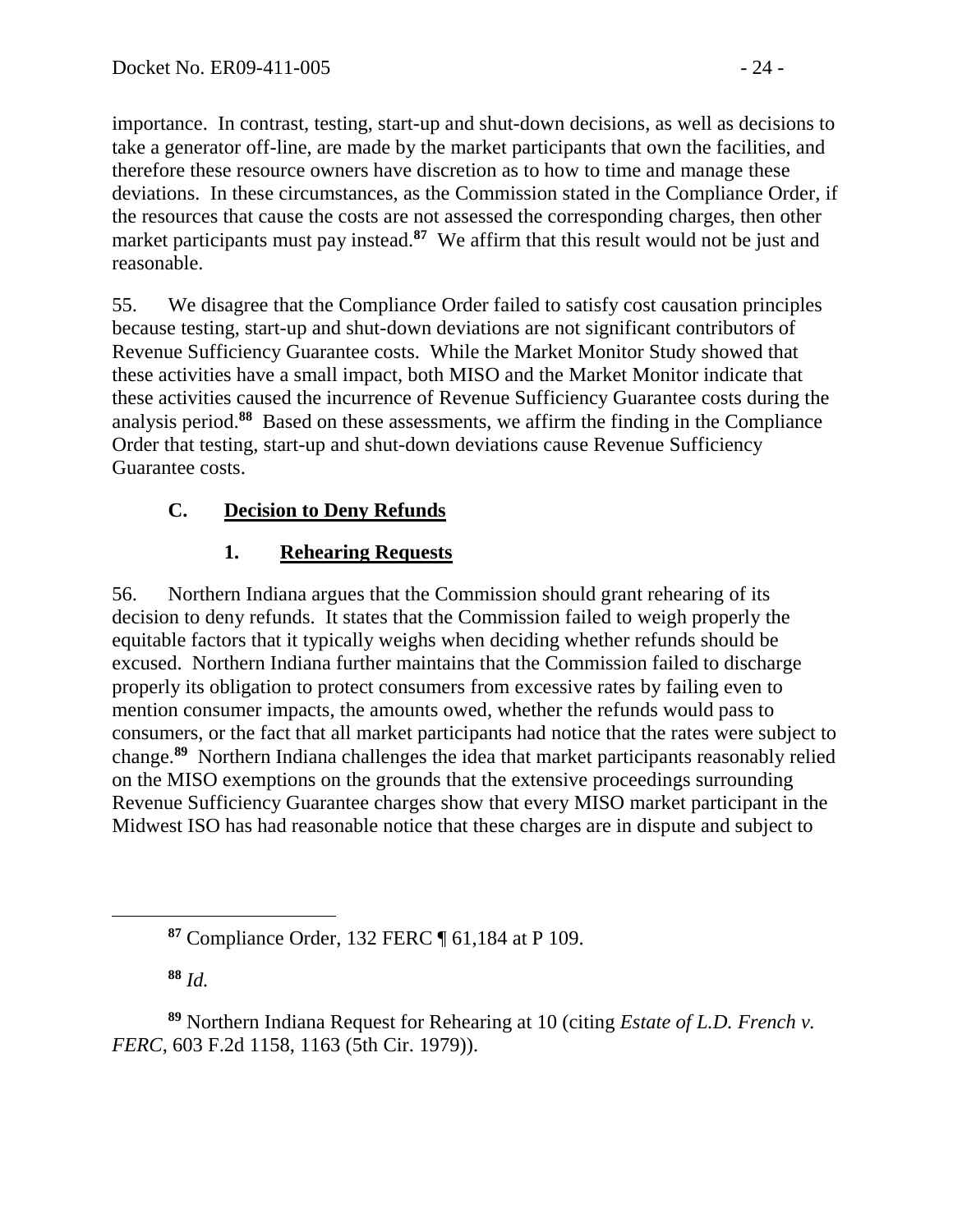potential revision. Northern Indiana also argues that there can be no justifiable reliance on exemptions that were never on file with the Commission.**<sup>90</sup>**

57. Northern Indiana maintains that the Commission has instead established a pattern of denying refunds for unlawful Revenue Sufficiency Guarantee charges, which fosters disrespect for the filed rate and compromises the Commission's authority to protect consumers, while providing only cursory and contradictory explanations of its reasoning. Northern Indiana claims that the Commission continued this pattern in the Compliance Order by finding that refunds were not appropriate because market participants had reasonably relied on MISO operating procedures, but then rejecting the proffered exemptions because market participants had no justifiable reliance expectation in exemptions that have never been on file with the Commission. **91**

58. Northern Indiana argues that the extensive proceedings concerning Revenue Sufficiency Guarantee calculations belies any notion that market participants reasonably relied on MISO's exemptions, a claim which Northern Indiana maintains is without evidentiary support. Northern Indiana also argues that this case can be distinguished from *Towns of Concord, Norwood & Wellesley v. FERC*, **<sup>92</sup>** which concerned equitable relief under section 206 of the FPA. It adds that there is a strong presumption that refunds will be paid because this case arises under section 205 of the FPA and involves a situation where all market participants have had ample notice of the Commission's January 6, 2009 refund effective date. Moreover, Northern Indiana argues that the courts have found that there is a strong equitable presumption that agency decisions should be given full retroactive effect to the refund effective date and that the Commission erred by neither mentioning the presumption nor pointing to record evidence to overcome it.**<sup>93</sup>**

59. Financial Marketers argue that the Commission should grant rehearing of its decision to deny refunds. They maintain that the Commission's "general practice is to order refunds when it concludes that a wholesaler with market power has been selling

**<sup>90</sup>** *Id.* at 13.

 $\overline{a}$ 

**<sup>91</sup>** *Id.* at 8-12 (citing Compliance Order, 132 FERC ¶ 61,184 at P 38, 128).

**<sup>92</sup>** 955 F.2d 67, 76 (D.C. Cir. 1992).

**<sup>93</sup>** Northern Indiana Request for Rehearing at 13-15 (citing *National Fuel Gas Supply Corp. v. FERC*, 59 F.3d 1281, 1289 (D.C. Cir. 1995); *Transcontinental Gas Pipe Line Corp. v. FERC*, 54 F.3d 893, 899 (D.C. Cir. 1995); *Exxon Co., USA v. FERC*, 182 F.3d 30, 49 (D.C. Cir. 1999)).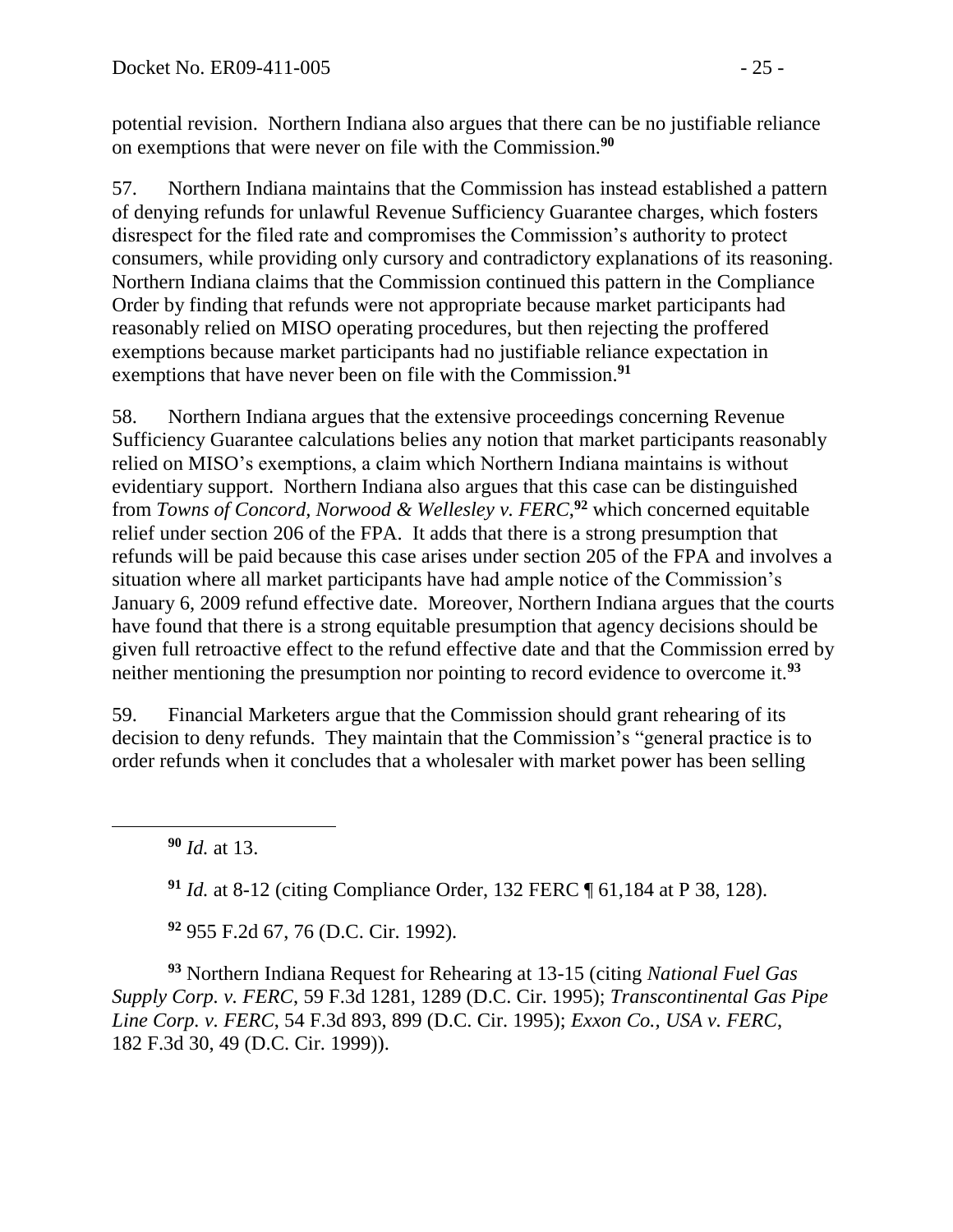energy at unjust or unreasonable rates."<sup>94</sup> They also maintain that that the Commission has a general policy of granting full refunds where it determines that a rate is unjust and unreasonable, and because the Compliance Order found that MISO's proposed tariff revisions were unjust and unreasonable, "the Commission must order refunds in this case."**<sup>95</sup>** Financial Marketers state that the entire basis for allowing a refund effective date prior to a final Commission determination is to protect customers from the adverse financial consequences caused if those rates are found to be excessive and unreasonable. Financial Marketers maintain that the prospective relief granted in the Compliance Order does nothing to remedy the harm that they and others have suffered. They claim that the Commission's decision to shift costs from transactions that actually caused Revenue Sufficiency Guarantee costs to transactions that did not had a disproportionately large and unduly discriminatory impact on virtual supply offers while enriching their competitors. Financial Marketers object to the notion that a decision to impose refund liability here would upset any settled expectations, as the Initial Order explicitly informed parties of the possibility of refunds. Accordingly, they argue that the Commission should direct MISO to issue refunds, plus interest, as of January 6, 2009, to all market participants who have been overcharged as a result of MISO's unlawful decision to exempt certain resources from Revenue Sufficiency Guarantee charges.**<sup>96</sup>**

### **2. Commission Determination**

60. We deny the requests for rehearing of the Commission's decision in the Compliance Order to deny refunds. The Commission stated in that order that MISO's operating procedure had been to exempt all of the deviations discussed in the proposal since market start, and market participants reasonably structured their transactions based on MISO's practice. The Commission also stated that since market participants cannot revisit commercial decisions made based on the expected rate, resettling real-time Revenue Sufficiency Guarantee charges to require refunds since January 6, 2009, would potentially render previous transactions uneconomic and would be an unfair and inequitable remedy.**<sup>97</sup>** The arguments raised on rehearing do not show that the Commission erred in reaching this conclusion.

**<sup>95</sup>** *Id.* at 6.

**<sup>96</sup>** *Id.* at 5-11.

**<sup>97</sup>** Compliance Order, 132 FERC ¶ 61,184 at P 129.

**<sup>94</sup>** Financial Marketers Request for Rehearing at 5 (citing *Westar Energy, Inc. v. FERC*, 568 F.3d 985, 989 (D.C. Cir. 2009) (*Westar*)).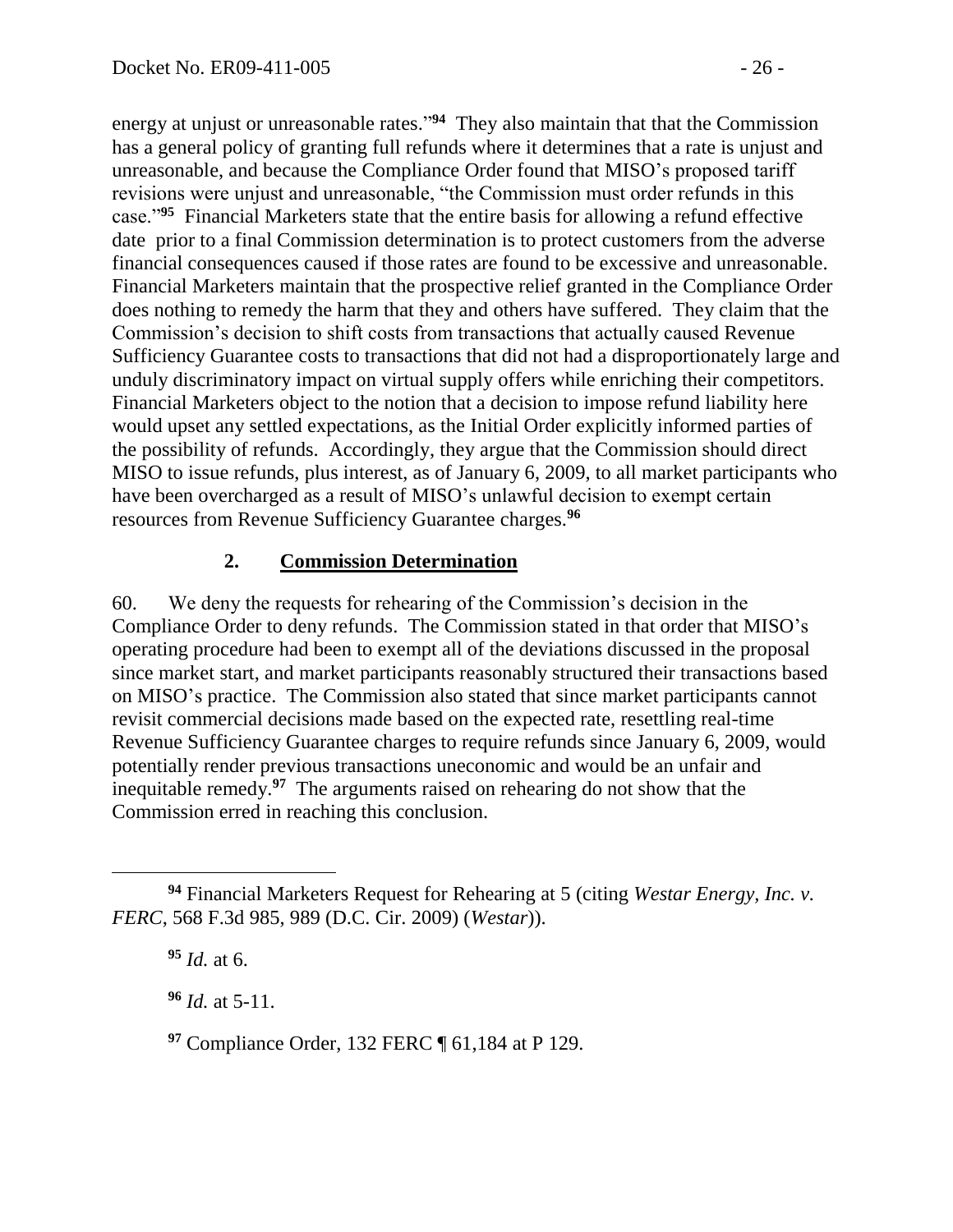61. Contrary to the assertions of Northern Indiana and Financial Marketers, there is no strong presumption that refunds will be paid because this case arises under FPA section 205 or that the Commission's general practice is to grant full refunds where it determines that a rate is unjust and unreasonable. The Commission has two lines of precedent on refunds, each dealing with a different situation. When a case involves a company over-collecting revenues to which it was not entitled, the Commission generally holds that the excess revenues should be refunded to customers.**<sup>98</sup>** By contrast, in a case where the company collected the proper level of revenues, but it is later determined that those revenues should have been allocated differently, the Commission traditionally has declined to order refunds.<sup>99</sup> These policies apply under both sections 205 and 206.<sup>100</sup>

62. This case, of course, involves the allocation of Revenue Sufficiency Guarantee costs, and as such it falls within the scope of the Commission cases denying refunds in such situations. The cases that Northern Indiana cites in support of its argument for refunds all involve utility over-collection of revenue, a situation in which the Commission generally awards refunds.**<sup>101</sup>** This point similarly applies to Northern

 $\overline{a}$ **<sup>98</sup>** *See, e.g.*, *Westar Energy, Inc. v. FERC*, 568 F.3d 985, 989 (D.C. Cir. 2009); *Consol. Edison Co. of N.Y. v. FERC*, 347 F.3d 964, 972 (D.C. Cir. 2003).

**<sup>99</sup>** *See, e.g.*, *La. Pub. Serv. Comm'n v. Entergy Corp.*, 135 FERC ¶ 61,218 (2011); *Portland Gen. Elec. Co.,* 106 FERC  $\P$  61,193, at P 5 (2004) (accepting rate design change on a prospective basis); *Consumers Energy Co*., 89 FERC ¶ 61,138, at 61,397 (1999) (same); *Union Elec. Co.*, 58 FERC ¶ 61,247, at 61,818 (1992) (same); *Commonwealth Edison Co.*, 25 FERC ¶ 61,323, at 61,732 (1983); *accord Second Taxing Dist. v. FERC*, 683 F.2d 477, 490 (D.C. Cir. 1982) (affirming determination to make rate design changes prospective only); *Batavia v. FERC*, 672 F.2d 64 (D.C. Cir. 1982) (same).

**<sup>100</sup>** *See*, *e.g.*, *Southern Co. Serv., Inc.*, 64 FERC ¶ 61,033 (1993) (finding that Southern had not met its burden under FPA section 205 of showing that a proposed cost classification was just and reasonable and denying refunds because there were no excess revenues to the Southern System and past operational decisions cannot be undone); *Occidental Chem. Corp.*, 110 FERC **[61.378, at P 10 (2005)** (stating that "[t]he Commission's long-standing policy is that when a Commission action under section 206 of the FPA requires only a cost allocation change, or a rate design change, the Commission's order will take effect prospectively").

**<sup>101</sup>** *See* Northern Indiana Request for Rehearing at 9, n.28. Northern Indiana cites here to *Towns of Concord, Norwood & Wellesley v. FERC*, 955 F.2d 67, 76 (D.C. Cir. 1992), which dealt with over-recovery of costs through a fuel adjustment clause, although refunds were denied in this case on equitable grounds; and *Consol. Edison Co. of N.Y., Inc. v. FERC*, 347 F.3d 964, 972 (D.C. Cir. 2003) (quoting *Towns of Concord* and noting

(continued…)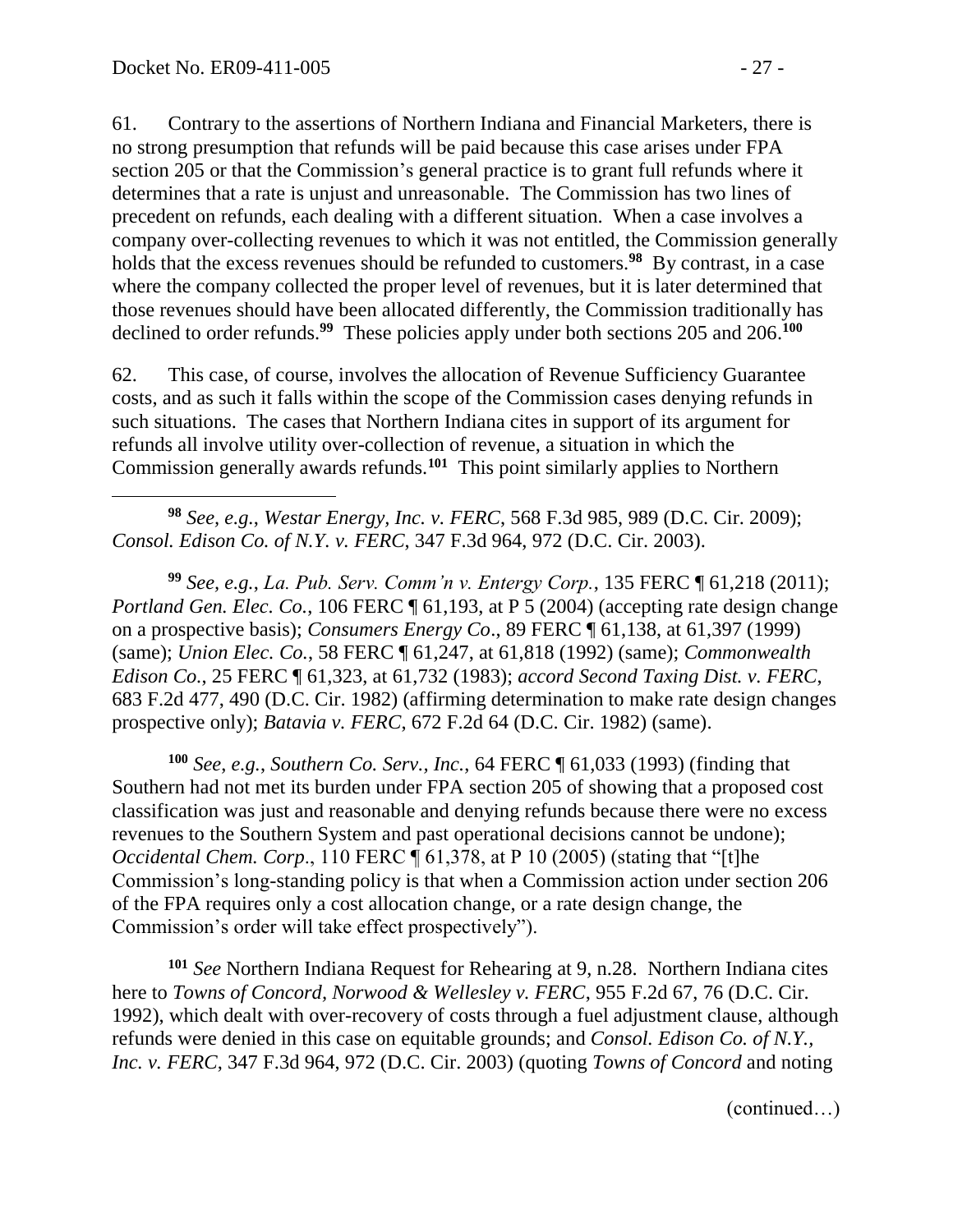$\overline{a}$ 

Indiana's reference to the "complete, permanent and effective bond of protection from excessive rates and charges,"<sup>102</sup> which refers to protection of consumers from overcharges by utilities.**<sup>103</sup>** This protection does not implicate the Commission's practice of denying refunds in cost allocation cases, which involve overcharges to some customers and undercharges to others, and where refunds come not from utility revenues but rather from surcharges on customers.

63. Financial Marketers support their request for rehearing by citing *Westar* for the proposition that "'FERC's general practice is to order refunds when it concludes that a wholesaler with market power has been selling energy at unjust or unreasonable

that the policy applies to "overcharges," i.e., over-recovery of the type dealt with in *Towns of Concord*. Northern Indiana also cites to *La. Pub. Serv. Comm'n v. Entergy Corp.*, 129 FERC ¶ 61,237, at P 15 (2009).

**<sup>102</sup>** Northern Indiana Request for Rehearing at 10 (quoting *Estate of L.D. French v. FERC*, 603 F.2d 1158, 1163 (5th Cir. 1979) (quoting *Atl. Refining Co. v. Pub. Serv. Comm'n*, 360 U.S. 378, 388 (1959) (*Atl. Refining*))).

**<sup>103</sup>** The Supreme Court stated in *Atl. Refining* that the Natural Gas Act (NGA) "was so framed as to afford consumers a complete, permanent and effective bond of protection from excessive rates and charges." *Atl. Refining Co. v. Pub. Serv. Comm'n*, 360 U.S. at 388. This statement represents a conclusion that the Court drew from its observation that

> As the original [section] 7(c) [of the NGA] provided, it was "the intention of Congress that natural gas shall be sold in interstate commerce for resale for ultimate public consumption for domestic, commercial, industrial, or any other use at the lowest possible reasonable rate consistent with the maintenance of adequate service in the public interest." 52 Stat. 825

The bond of protection was thus to protect consumers against utility over-collection, i.e., charges in excess of the lowest possible reasonable rate consistent with the maintenance of adequate service in the public interest. Even when a rate meets this criterion, issues may arise as to the allocation of costs among customers, and the language cited does not encompass that problem.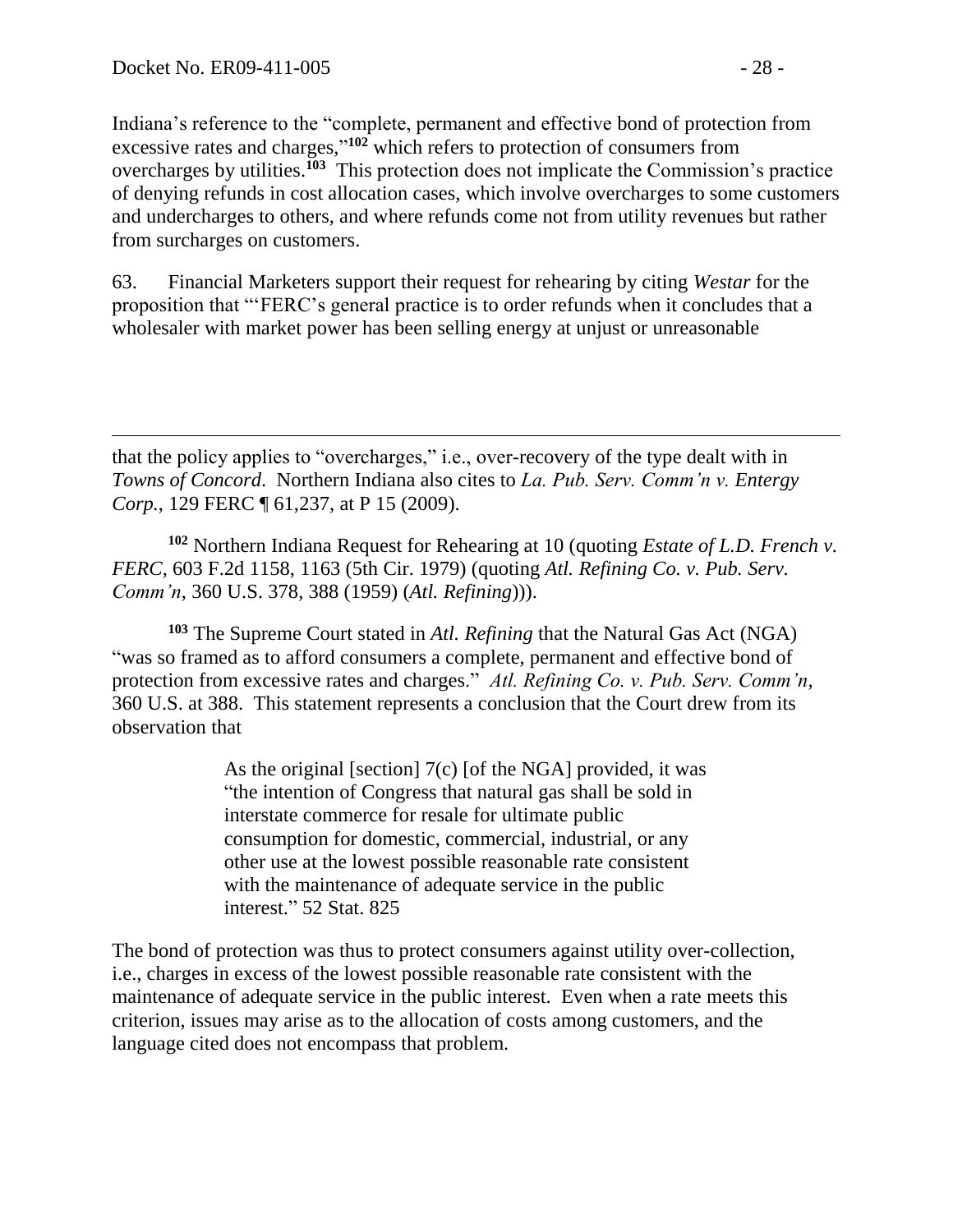rates."<sup>104</sup> We are not, however, dealing with a situation in which some entity has exercised market power, and any such policy therefore does not apply here.

64. We did not, as Northern Indiana maintains, fail to weigh properly the equitable factors that the Commission typically weighs when ruling on refund requests. The factors that Northern Indiana cites are, in part, drawn from a case dealing with overcollection by a natural gas producer, not a case dealing with cost-allocation. However, the specific factors that Northern Indiana cites from that case are factors that the Commission identified in the course of determining whether individual natural gas producers would be required to make refunds for charges in excess of maximum area rates.**<sup>105</sup>** These cases therefore are not only not relevant to Commission practice in cost allocation cases, they do not address normal Commission practice in over-collection cases, where the Commission has a general policy of awarding refunds. Northern Indiana also refers to equitable factors the Commission considered in a case denying refunds in connection with a tariff violation involving auction-determined rates.**<sup>106</sup>** This case concerns rate levels rather than cost allocation and is likewise not on point here. **107**

65. The presence of notice that the rates were subject to change does not affect our decision. The presence of notice means that refunds will not violate the filed rate doctrine or the rule against retroactive ratemaking.**<sup>108</sup>** It is not itself an independent basis for granting refunds.

 $\overline{a}$ **<sup>104</sup>** Financial Marketers Request for Rehearing at 5 (citing *Westar*, 568 F.3d at 989 (internal citations omitted)).

**<sup>105</sup>** Northern Indiana Request for Rehearing at 10 (citing *Estate of L.D. French v. FERC*, 603 F.2d 1158, 1163 (5th Cir. 1979) (*Estate of French*); *see also Rosario Production Co.*, Opinion No. 781, 56 FPC 2959 (1976); *Gillring Oil Co. v. FERC*, 566 F.2d 1323. 1326-27 (5th Cir. 1978). The court stated in *Estate of French* that the equitable factors in this class of cases "include the passage of time, the amounts owed, whether the sales are still jurisdictional, whether the refunds would pass to consumers who actually paid the money, the relative size of the producer, and whether on balance there is a benefit to the public interest." *Estate of French,* 603 F.2d at 1163.

**<sup>106</sup>** Northern Indiana Request for Rehearing at 10 (citing *Md. Pub. Serv. Comm'n, v. PJM Interconnection, L.L.C.*, 124 FERC ¶ 61,276, at P 32 (2008) (*Md. Pub. Serv. Comm'n*)).

**<sup>107</sup>** *Md. Pub. Serv. Comm'n*, 124 FERC ¶ 61,276 at P 32.

**<sup>108</sup>** *NSTAR Elec. & Gas Corp. v. FERC*, 481 F.3d 794, 801 (D.C. Cir. 2007).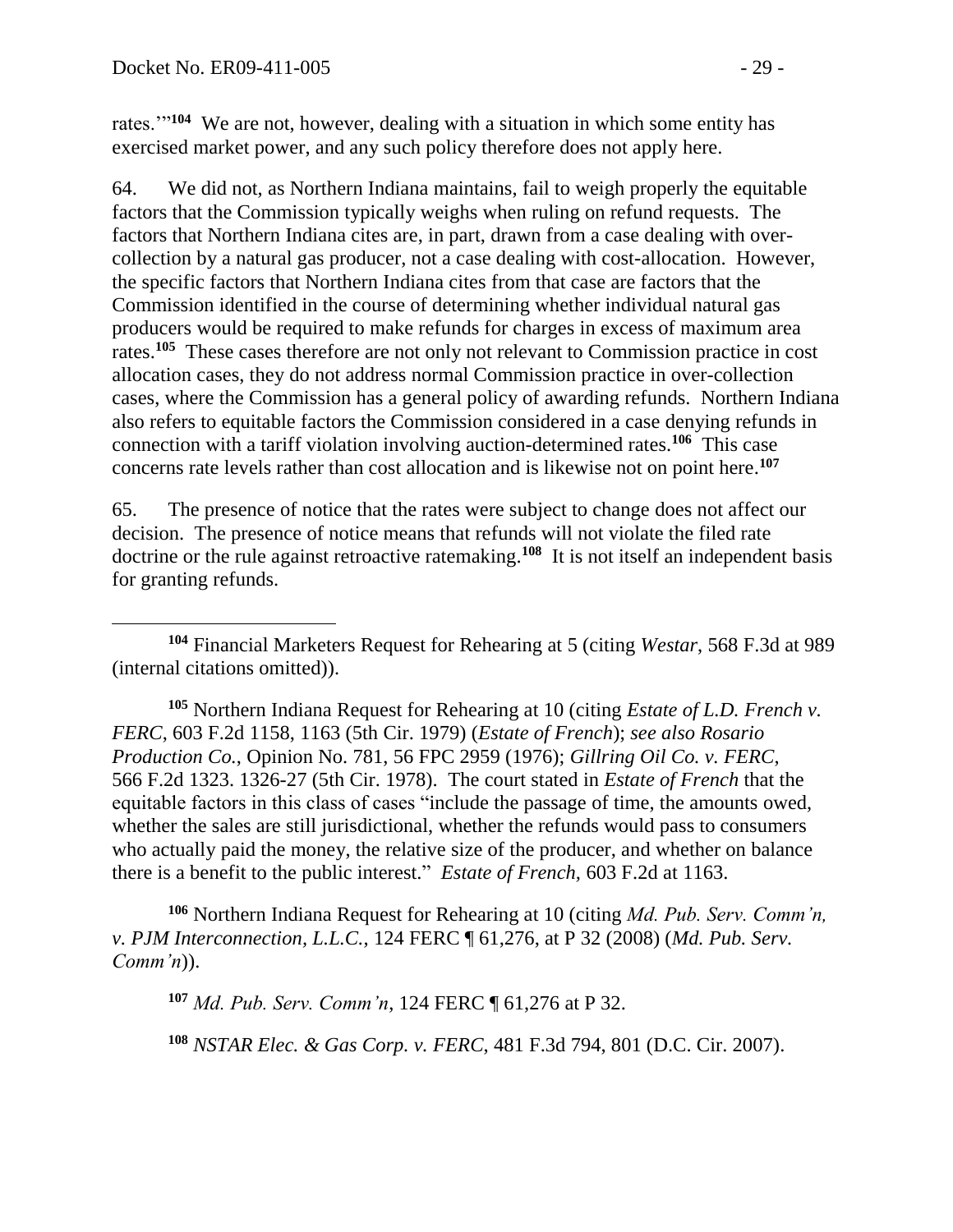66. We disagree with Northern Indiana's position that "the Commission's decision to deny refunds is at odds with the strong presumption that agency decisions will be given full retroactive effect to the refund effective date."<sup>109</sup> Northern Indiana cites two cases to support this contention, but neither of these cases is applicable to the facts of this proceeding.

67. The first case is *National Fuel*, which Northern Indiana describes as standing for the principle that the "'decision of a federal court must be given retroactive effect regardless of whether it is being applied by a court or an agency.'"**<sup>110</sup>** Northern Indiana maintains that this principle applies equally to agency decisions and that it is at odds with the Commission's decision to waive refunds in the Third Compliance Order on the grounds that such a waiver negates the required retroactive effect. The principle at issue derives from a series of Supreme Court cases that begins with *James B. Beam Distilling Co. v. Georgia.***<sup>111</sup>**

68. The Supreme Court described this principle as follows:

[w]hen [the Supreme] Court applies a rule of federal law to the parties before it, that rule is the controlling interpretation of federal law and must be given full retroactive effect in all cases still open on direct review and as to all events, regardless of whether such events predate or postdate our announcement of the rule.**<sup>112</sup>**

69. In *Beam Distilling*, the issue before the Court was whether it should apply retroactively its 1984 ruling that a Hawaii statute that imposed a discriminatory excise tax on intoxicating liquors imported into the state violated the commerce clause, to a separate open case in which an out-of-state bourbon manufacturer sought a refund from the State of Georgia of excise taxes that it paid for the years 1982-1984 under a similar Georgia statute. In other words, *Beam Distilling* addresses the question of whether a rule with retroactive application that the Court enunciates in one case should be applied in *other*  open proceedings that commenced on the basis of the law as it existed prior to the

**<sup>111</sup>** 501 U.S. 529 (1991) (*Beam Distilling*); *see National Fuel*, 59 F.3d at 1285-88.

**<sup>112</sup>** *Harper v. Va. Dep't of Taxation*, 509 U.S. 86, 97 (1993).

**<sup>109</sup>** Northern Indiana Request for Rehearing at 14.

**<sup>110</sup>** *Id.* at 15 (citing *National Fuel*, 59 F.3d at 1289).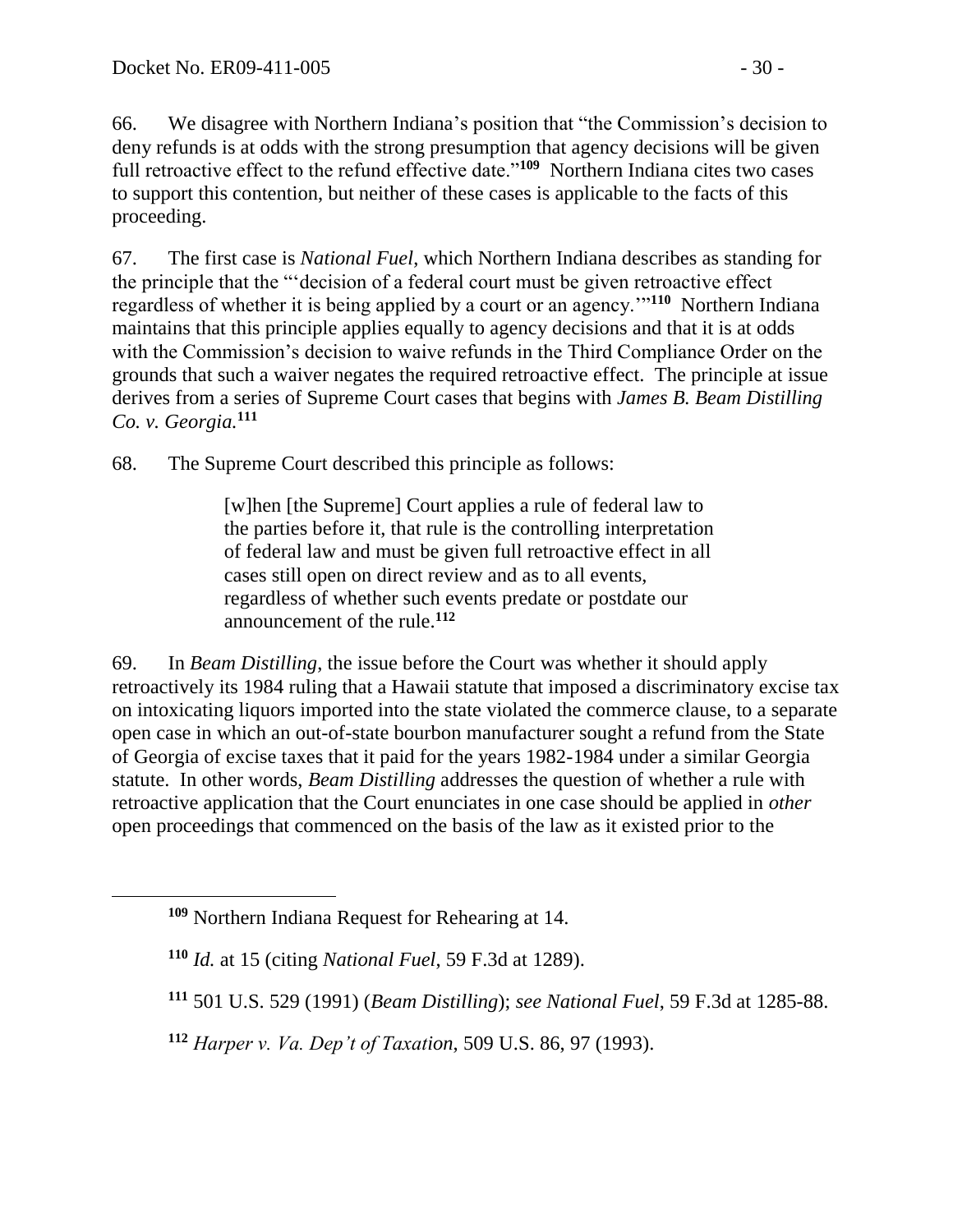enunciation of the rule – in short, "whether the court should apply the old rule or the new one."**<sup>113</sup>**

The Court's conclusion was that "[o]nce retroactive application *is chosen* for an assertedly new rule, it is chosen for all others who might seek its prospective application."**<sup>114</sup>** The Court chose retroactivity in *Beam Distilling* because it was the "normal rule" in civil cases. As the Court stated in *Harper*, the principle underlying the reasoning in *Beam Distilling* involved a "ban against 'selective application of new rules.'"**<sup>115</sup>** Northern Indiana states that the D.C. Circuit applied this principle to rate matters in *Transcontinental*, "where it discussed the 'norm . . . [that] the rate finally determined will be applied retroactively . . . as it means that the "right rate," i.e., whatever rate the Commission lawfully determines to be right, is applied throughout the period despite the Commission's initial uncertainty and delay.'"**<sup>116</sup>** This argument fails for several reasons.

70. First, the Supreme Court has held that retroactive application of a rule does not apply in cases where there is "a principle of law . . . that limits the principle of retroactivity itself."**<sup>117</sup>** Northern Indiana concedes that "the Commission has some equitable discretion to apply a rate determination retroactively,"**<sup>118</sup>** and given that this is the case, a principle of law that limits the principle of retroactivity is present here. Second, *Transcontinental*, which acknowledges that the Commission's refund authority is discretionary,**<sup>119</sup>** has no connection with the principle enunciated in *Beam Distilling*, which is not cited in that case.

**<sup>113</sup>** *Beam Distilling*, 501 U.S. at 534.

**<sup>114</sup>** *Id.* at 543 (emphasis supplied).

 $\overline{a}$ 

**<sup>115</sup>** *Harper*, 509 U.S. at 97 (quoting *Griffith v. Kentucky*, 479 U.S. 314, 323 (1987)).

**<sup>116</sup>** Northern Indiana Rehearing Request at 15.

**<sup>117</sup>** *Reynoldsville Casket Co. v. Hyde*, 514 U.S. 749, 757 (1995).

**<sup>118</sup>** Northern Indiana Rehearing Request at 15 (quoting *Transcontinental,* 54 F.3d 893, 899).

**<sup>119</sup>** *Transcontinental,* 54 F.3d 893, 898.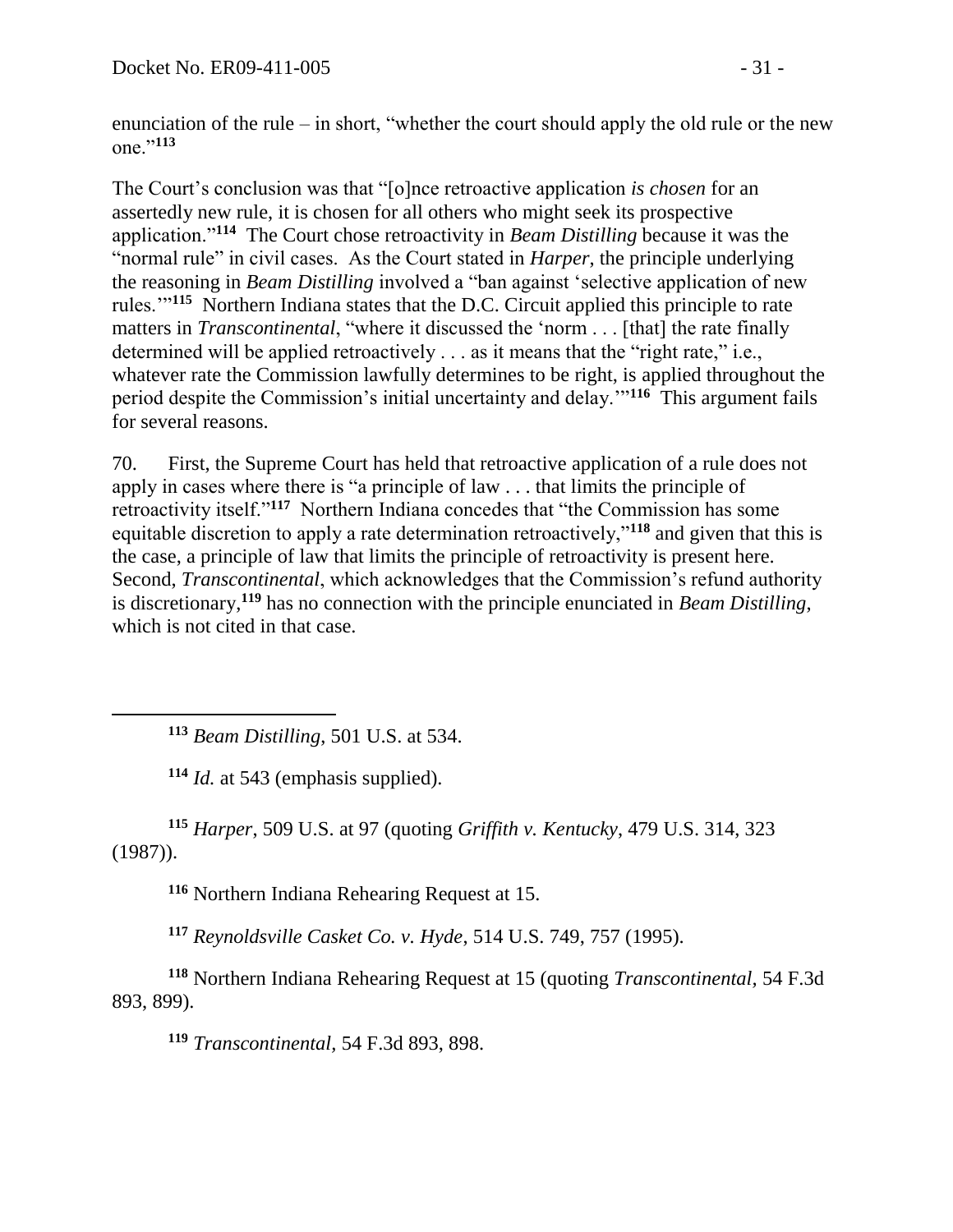71. The language in *Transcontinental* to which Northern Indiana refers concerns Commission practice where service on a natural gas pipeline begins under section 7 of the NGA**<sup>120</sup>** before final determination of rates for service has been established. Section  $7(c)(1)(a)$  of the NGA prohibits the transportation or sale of natural gas, subject to the jurisdiction of the Commission without first acquiring a certificate of public convenience and necessity from the Commission. The court in *Transcontinental* was considering the Commission's authority to issue a section 7 certificate when it has not yet resolved the validity of proposed rates and instead has accepted those rates conditionally, subject to refund if it later finds the rates unreasonable. The court concluded that

> [t]he norm seemingly represented by these FERC decisions . . . is that where service starts under [section] 7 before final determination of the rates, the rate finally determined will be applied retroactively to the start of service. . . . The norm makes a good deal of sense, as it means that the "right rate", i.e., whatever rate the Commission lawfully determines to be right, is applied throughout the period despite the Commission's initial uncertainty and delay.**<sup>121</sup>**

72. Northern Indiana quotes this statement, but omits the reference to section 7**<sup>122</sup>** or the fact that that the norm in question expressly applies to situations where service begins on gas pipelines before a final determination of rates. Northern Indiana instead presents this language as establishing a general principle regarding refunds. *Transcontinental*  does not support such a conclusion, which, among other things, contradicts the Commission's long-established practice of denying refunds in cost allocation and rate design cases. According to Northern Indiana's reading, once the Commission determines the "right rate" in such cases, it must be applied retroactively, and refunds must be ordered. There is no support for this conclusion, which, among other things, contradicts the Commission discretionary authority to order refunds.

**<sup>120</sup>** 15 U.S.C. § 717f (2012).

 $\overline{a}$ 

**<sup>121</sup>** *Transcontinental*, 54 F.3d at 899.

**<sup>122</sup>** Northern Indiana states that the court discussed the "'norm . . . [that] the rate finally determined will be applied retroactively . . . as it means that the "right rate," i.e., whatever rate the Commission lawfully determines to be right, is applied throughout the period despite the Commission's initial uncertainty and delay.'" Northern Indiana Rehearing Request at 15 (quoting *Transcontinental,* 54 F.3d at 899).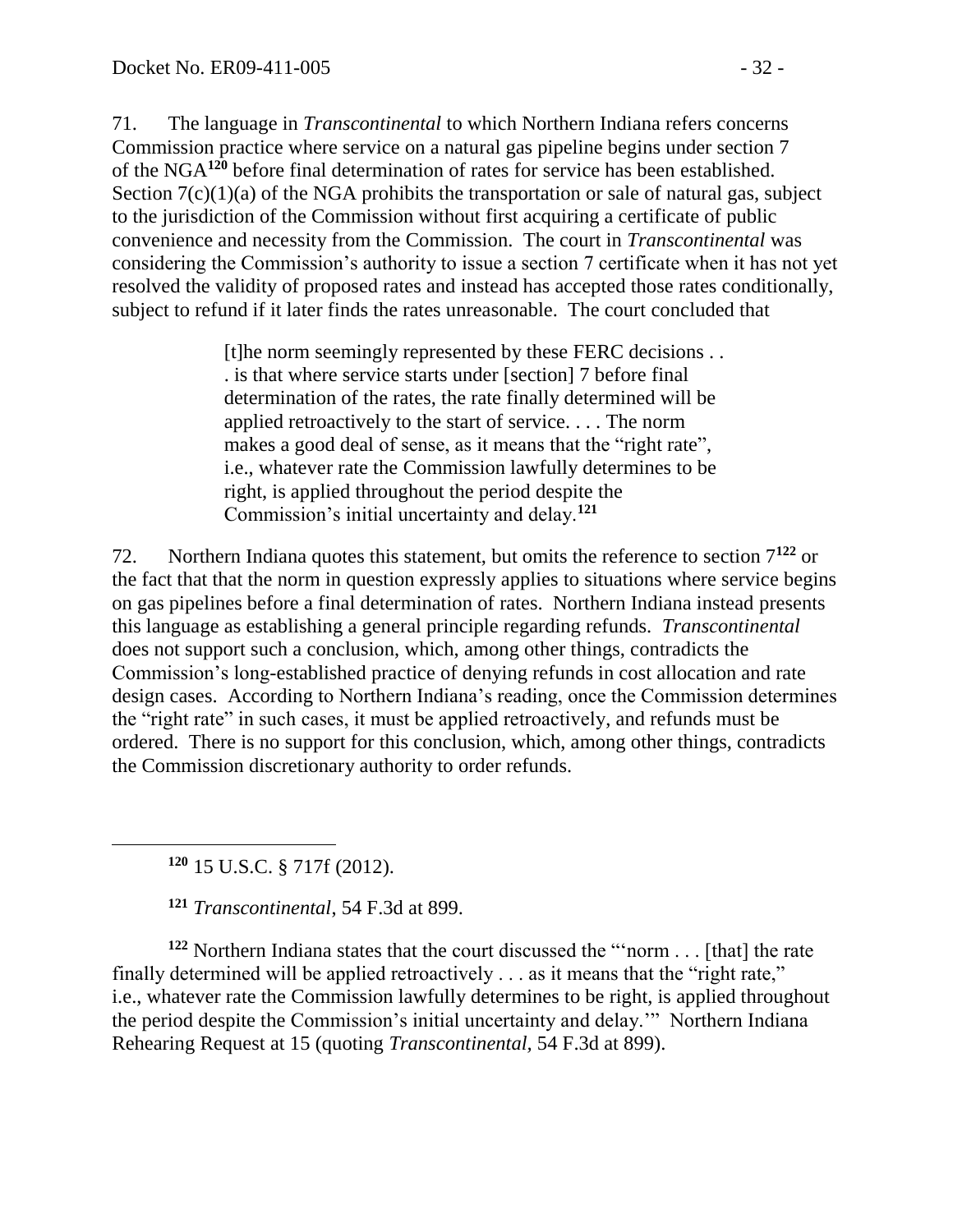73. Northern Indiana maintains that there is a contradiction between our finding in the Compliance Order that refunds were not appropriate because market participants had reasonably relied on MISO operating procedures and our rejection of the proffered exemptions because market participants had no justifiable reliance expectation in exemptions that have never been on file with the Commission. We disagree. These two rulings deal with separate and distinct issues. In stating that market participants reasonably relied on MISO operating procedures, the Commission was simply pointing to an equitable ground that justified not requiring those market participants to pay surcharges to fund refunds to other market participants. On the other hand, in finding that it had not "inappropriately invalidated market participants' past reliance on the exemptions" because "[t]hese exemptions have never been on file with the Commission," the Commission was stating that past reliance on exemptions that had not been on file was not in itself grounds for now accepting them for filing. The difference between these two findings is rooted the difference between the Commission's equitable power to grant refunds and the analysis it must make to determine whether a tariff rate, term, or condition is just and reasonable.

### **D. Exemption of Carved-Out Grandfathered Transmission Agreements**

#### **1. Rehearing Requests**

74. Northern Indiana states that the Commission erred in exempting the impact of carved-out grandfathered agreements from cost causation analysis. Northern Indiana states that the Commission erroneously concluded that MISO provided aggregate data on the impacts of carved-out grandfathered agreements to the RSG Task Force. It states that no such data was provided, which was reflected in the fact that the Market Monitor specifically indicated that its study could not quantify these impacts. Northern Indiana thus maintains that the Commission is speculating and not acting based on record evidence when it concludes that evaluating the impact of these agreements on real-time Revenue Sufficiency Guarantee costs is unnecessary and would not change the study's ultimate finding. Northern Indiana states that the Commission's decision to interpret the Initial 2009 Order as not encompassing the impact of carved-out grandfathered agreements amounts to an improper post-hoc rationalization, as the Commission clearly directed MISO to study the impact of "issues pertinent to cost allocation" and it is impossible to determine whether the allocation of Revenue Sufficiency Guarantee charges should be changed without studying the impact of the grandfathered agreement exemption.**<sup>123</sup>**

**<sup>123</sup>** Northern Indiana Request for Rehearing at 15-17 (quoting Initial Order, 128 FERC  $\P$  61,142, at P 51).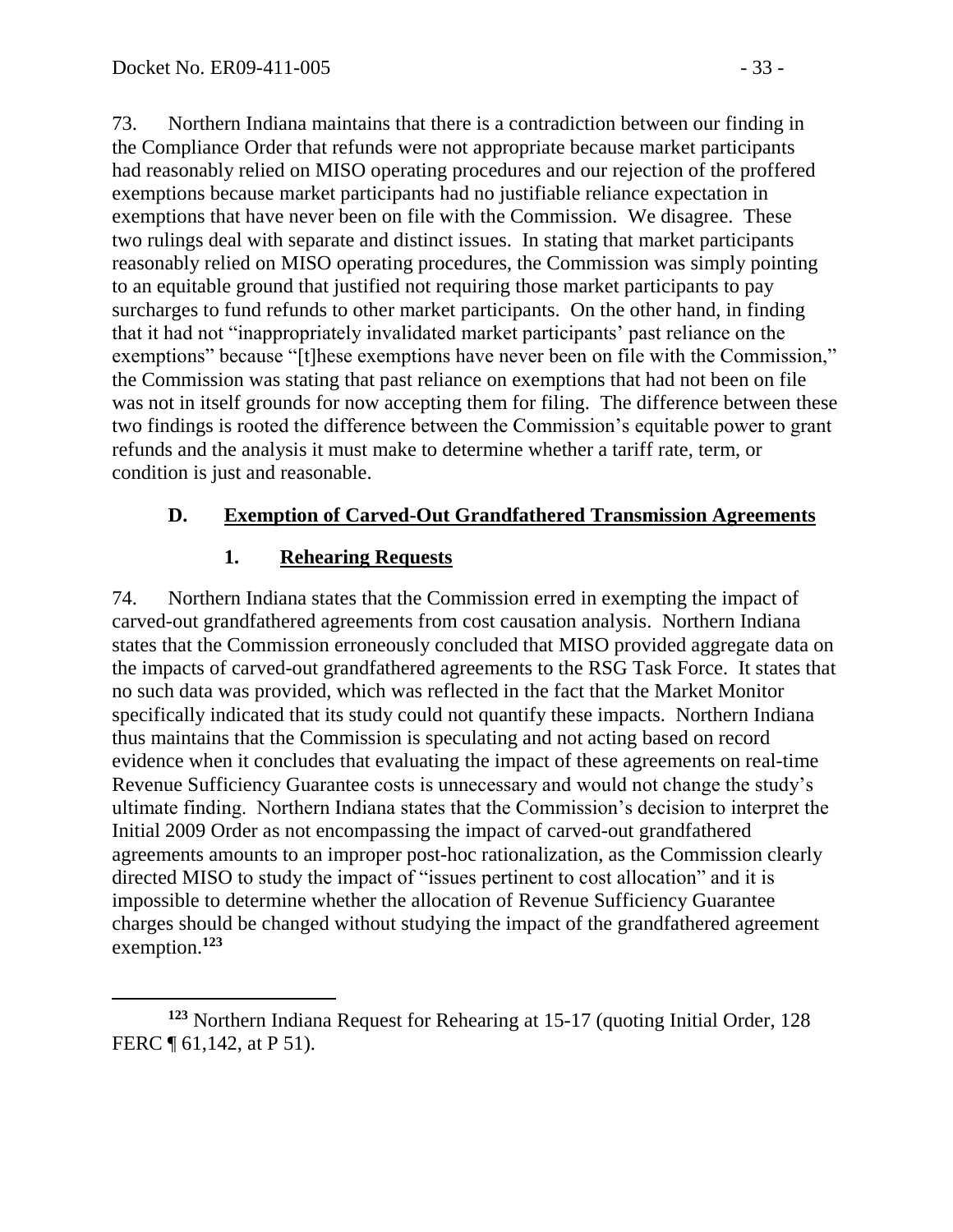$\overline{a}$ 

### **2. Commission Determination**

75. We deny Northern Indiana's request that we grant rehearing to require MISO to study the impact of carved-out grandfathered transmission agreements on cost responsibility and to adjust rates accordingly. In the Compliance Order, the Commission granted rehearing on the scope of the Market Monitor analysis required by the Initial Order. The Commission did not require that the study consider other issues pertinent to cost allocation because MISO did not propose any changes to its Revenue Sufficiency Guarantee cost allocation other than the proposed exemptions.**<sup>124</sup>** Northern Indiana should have raised its concerns with respect to the scope of the Market Monitor analysis on rehearing of the Initial Order. Since the time for addressing this issue is past, we will not address the scope of the Market Monitor analysis again in this order. It is well established that the Commission does not allow rehearing of an order denying rehearing.**<sup>125</sup>**

# **E. Charges to Virtual Traders**

# **1. Rehearing Request**

76. The Financial Marketers argue that the Commission should grant rehearing and reject the existing Revenue Sufficiency Guarantee rate as unjust and unreasonable in light of what they describe as uncontroverted evidence showing that MISO is still grossly overcharging virtual market participants. They argue that the evidence clearly demonstrates that MISO's Revenue Sufficiency Guarantee rate shifts a substantial portion of Revenue Sufficiency Guarantee costs to non-exempt deviations and virtual supply offers even though they clearly do not cause these costs. The Financial Marketers maintain that the level of misallocation is extreme and that, according to the Market Monitor Study, virtual supply offers have been overcharged by approximately 86 percent (or by at least \$0.60/MWh) and that other non-exempt deviations are similarly overcharged.**<sup>126</sup>**

**<sup>124</sup>** Compliance Order, 132 FERC ¶ 61,184 at P 42.

**<sup>125</sup>** *E.g.*, *Midwest Indep. Transmission Sys. Operator Inc.*, 122 FERC ¶ 61,127, at P 26 (2008); *Bridgeport Energy, LLC*, 114 FERC ¶ 61,265, at P 8 (2006) (citing *Southern Co. Servs., Inc.*, 111 FERC ¶ 61,329 (2005); *AES Warrior Run, Inc. v. Potomac Edison Co.*, 106 FERC ¶ 61,181 (2004); *Southwestern Pub. Serv. Co.*, 65 FERC ¶ 61,088 (1993)).

**<sup>126</sup>** Financial Marketers Request for Rehearing at 11-12.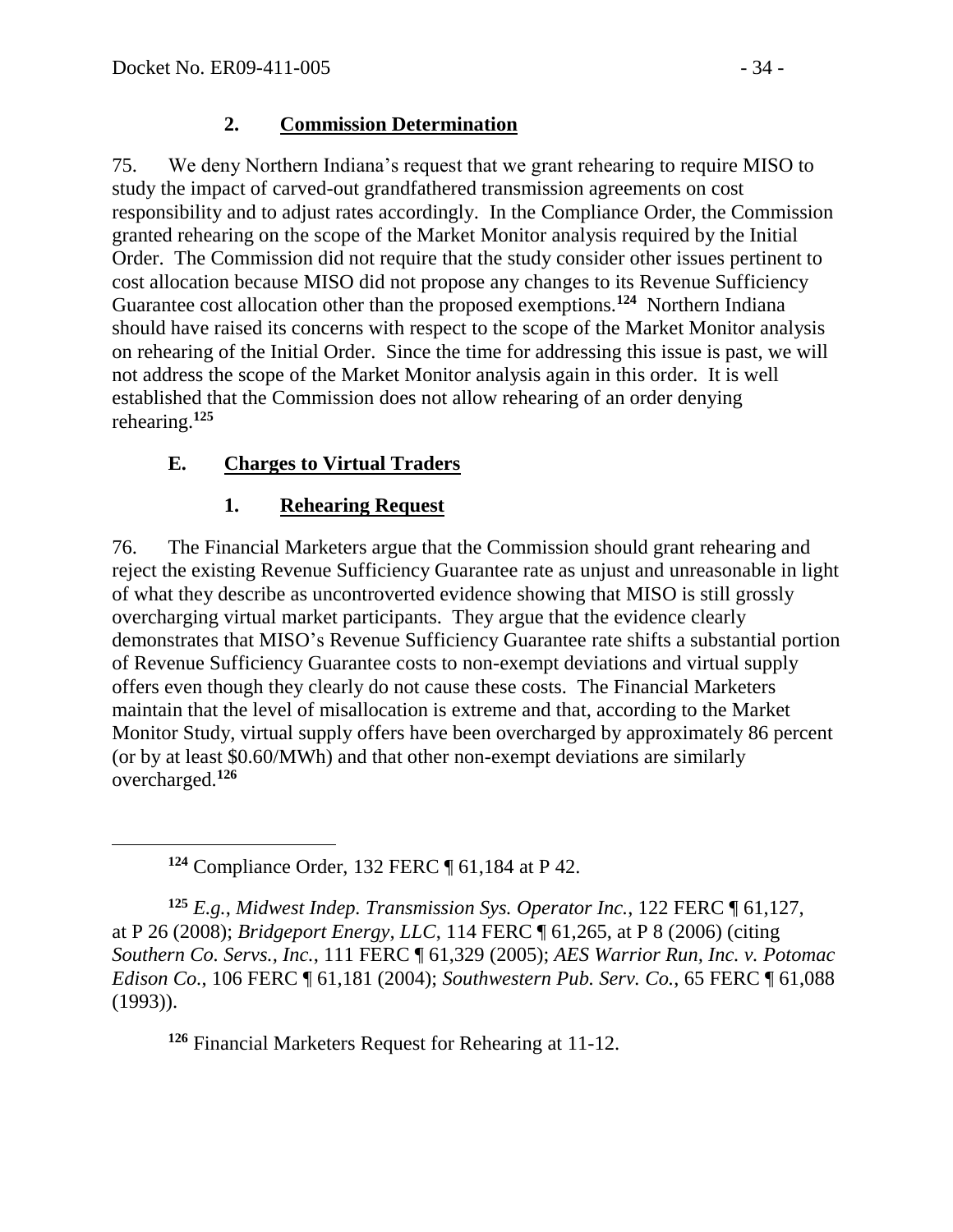77. The Financial Marketers state that while the study concluded that a maximum of 13 percent of real-time Revenue Sufficiency Guarantee costs could potentially be attributed to virtual supply offers under MISO's interim method for allocating Revenue Sufficiency Guarantee costs, the actual percentage of costs attributable to virtual supply offers is much lower for the following reasons: (1) the figure given is based on a number of conservative assumptions that overstate the amount actually attributable to these transactions; (2) the figure includes amounts attributable to topology changes, such as changes in loop flows and transmission de-rates, and to carved-out grandfathered agreements and other deviations that were not subject to Revenue Sufficiency Guarantee charges; and (3) the figure includes charges attributable to indirect factors, such as peaking resources. The Financial Marketers also state that the study overestimated the contribution of virtual supply offers by assuming that all deviations affect the system comparably, when, in practice, virtual supply offers should bear no responsibility for any resources committed in the Intra-Day Reliability Assessment Commitment process because all resource commitments required as a result of virtual supply offers are made in the Forward Reliability Assessment Commitment process. The Financial Marketers add that the study also does not take into account the fact that virtual supply transactions actually reduce the amount of Revenue Sufficiency Guarantee costs incurred by MISO in hours where there is net virtual demand because net virtual demand means that MISO must commit less generation through the Reliability Assessment Commitment process. The Financial Marketers thus argue that the Market Monitor study demonstrates that the current allocation of 23 percent of Revenue Sufficiency Guarantee costs to virtual supply offers is more than double what these participants should be allocated, even under the most conservative assumptions.**<sup>127</sup>**

78. The Financial Marketers contend that the Commission arbitrarily and capriciously ignored evidence filed in this proceeding that shows that the existing Revenue Sufficiency Guarantee rate, even beyond the exempt deviations, is not cost-based and does not allocate costs fairly. They state that the Initial Order required MISO to evaluate not only the impact of the exempt deviations on unit commitment and Revenue Sufficiency Guarantee costs, but also to evaluate all other "issues pertinent to cost allocation."**<sup>128</sup>** Yet according to the Financial Marketers, the Compliance Order improperly ignored this directive and attempted to downplay evidence demonstrating that the Revenue Sufficiency Guarantee rate is not based on any cost causation principles. This, they contend, results in a disproportionate share of Revenue Sufficiency Guarantee costs being allocated to virtual supply offers by making the unsupported claim that the

**<sup>127</sup>** *Id.* at 12-15.

**<sup>128</sup>** *Id.* at 15 (quoting Initial Order, 128 FERC ¶ 61,142 at P 51).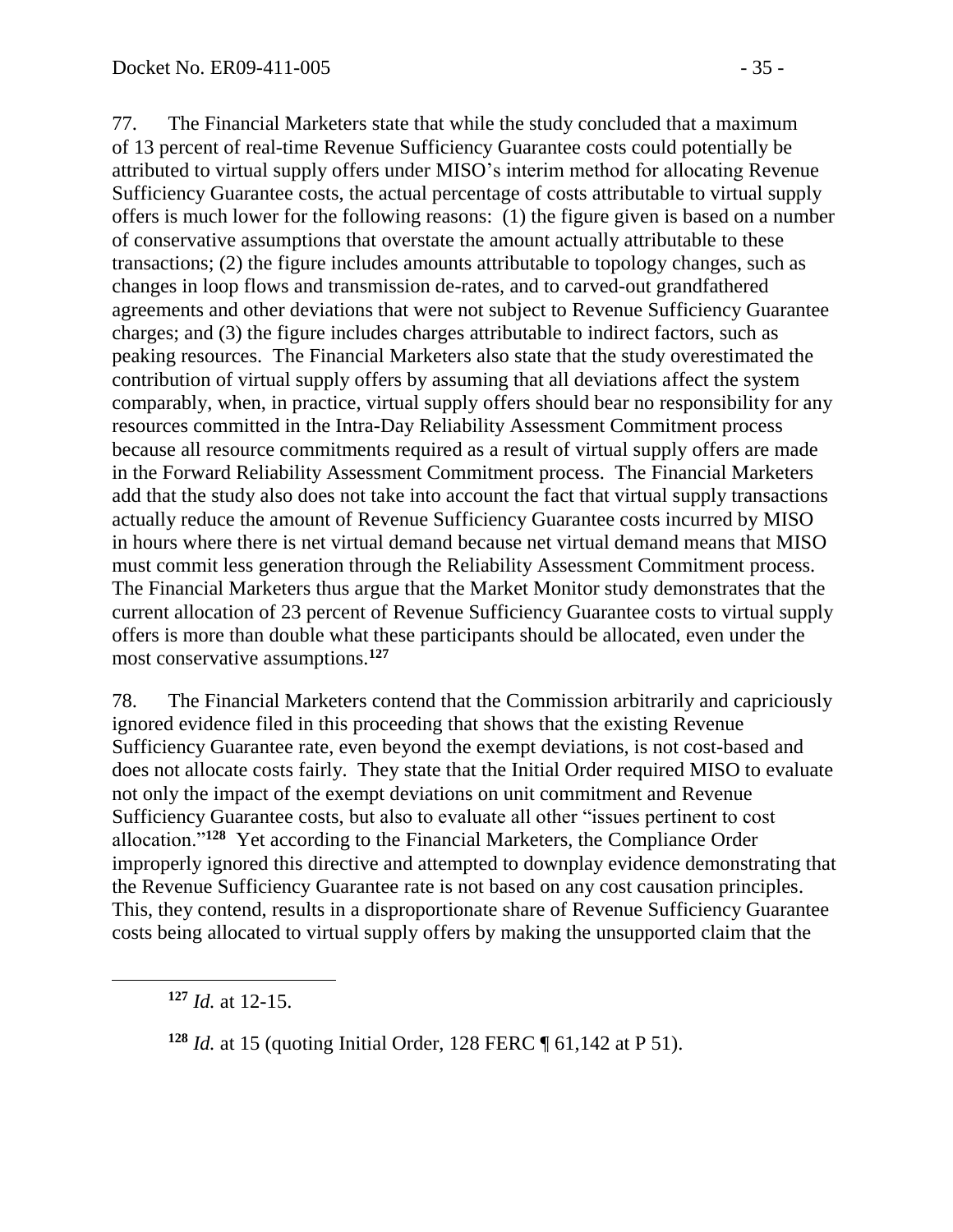Market Monitor Study was only to be based on the proposed exemptions and associated real-time Revenue Sufficiency Guarantee costs and that the allocation of real-time Revenue Sufficiency Guarantee costs is beyond the scope of this proceeding.**<sup>129</sup>**

# **2. Commission Determination**

79. We do not consider the Compliance Order to be baseless or otherwise arbitrary and capricious because it did not evaluate aspects of the Market Monitor Study other than costs caused by the proposed exempted deviations. The Compliance Order appropriately evaluated those aspects of the Market Monitor Study that were relevant to MISO's section 205 filing proposing to exempt certain categories of deviations. The Commission made clear in the Compliance Order, when it granted rehearing on the scope of the Market Monitor analysis required by the Initial Order, that the study need not consider other issues related to cost allocation because MISO did not propose any changes to its Revenue Sufficiency Guarantee cost allocation other than the proposed exemptions.**<sup>130</sup>** In short, we see no basis to find that the Commission erred when it limited the evaluation of the Market Monitor analysis to matters that were relevant to MISO's filing.

80. We also find that the Commission did not need to evaluate the cost responsibility of virtual supply offers with respect to the intra-day Reliability Assessment Commitment process. To undertake additional analysis on the cost causation trends for other activities, as Financial Marketers recommend, would serve no purpose in evaluating the reasonableness of the MISO exemption proposal in this proceeding. Such an analysis would only be needed for an overall redesign of the Revenue Sufficiency Guarantee charge. Such an objective is well beyond the scope of this proceeding, and it would require the Commission to initiate a separate section 206 investigation to determine that the current Revenue Sufficiency Guarantee charge is unjust and unreasonable and set a new charge that is just and reasonable.

**<sup>129</sup>** *Id.* at 17-18 (quoting Compliance Order, 132 FERC ¶ 61,184 at PP 42, 161).

**<sup>130</sup>** Compliance Order, 132 FERC ¶ 61,184 at P 42.